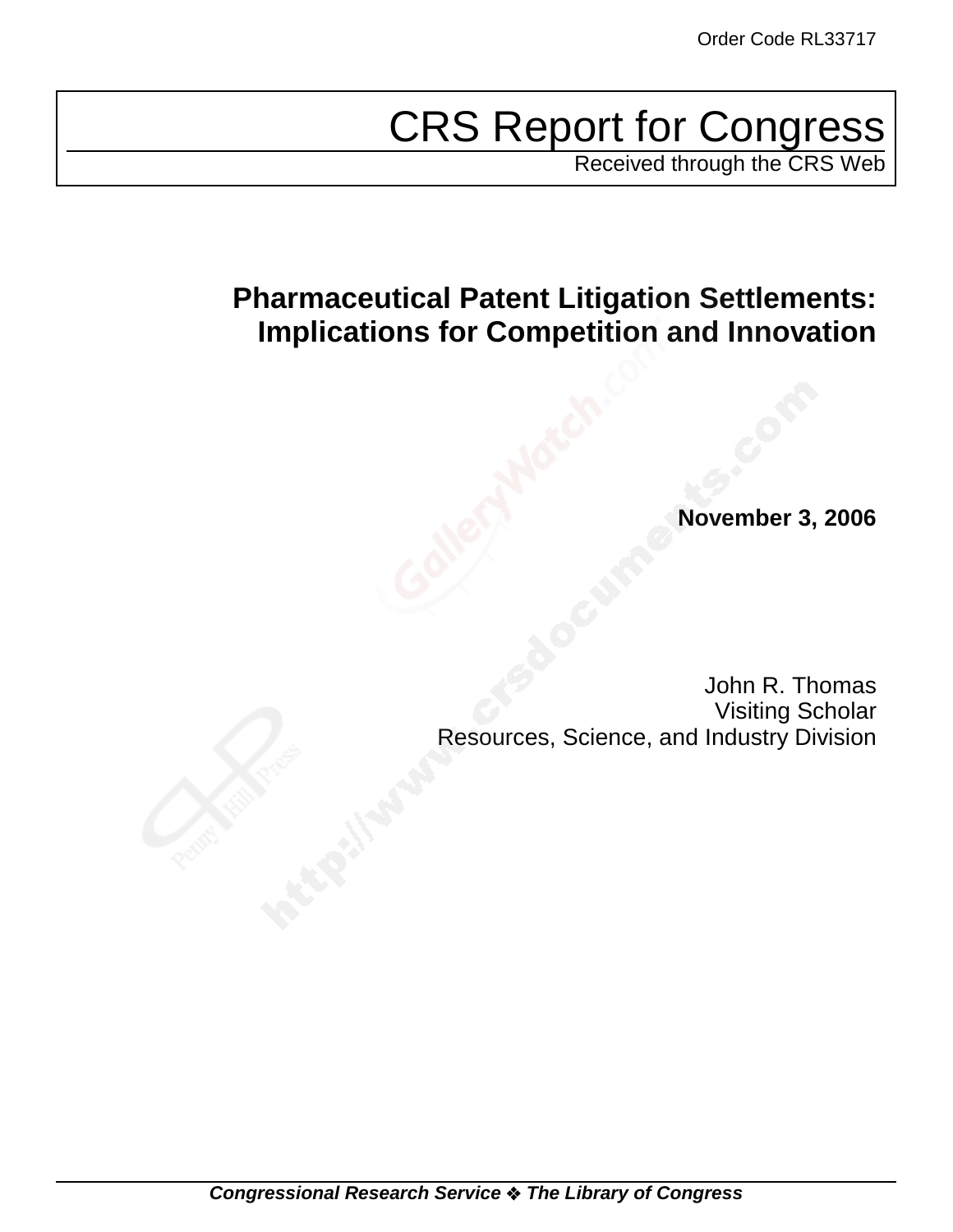## Pharmaceutical Patent Litigation Settlements: Implications for Competition and Innovation

## **Summary**

Although brand-name pharmaceutical companies routinely procure patents on their innovative medications, such rights are not self-enforcing. Brand-name firms that wish to enforce their patents against generic competitors must commence litigation in the federal courts. Such litigation ordinarily terminates in either a judgment of infringement, which typically blocks generic competition until such time as the patent expires, or a judgment that the patent is invalid or not infringed, which typically opens the market to generic entry.

As with other sorts of commercial litigation, however, the parties to pharmaceutical patent litigation may choose to settle their case. Certain of these settlements have called for the generic firm to neither challenge the brand-name company's patents nor sell a generic version of the patented drug for a period of time. In exchange, the brand-name drug company agrees to compensate the generic firm, often with substantial monetary payments over a number of years. Because the payment flows counterintuitively, from the patent proprietor to the accused infringer, this compensation has been termed a "reverse" payment.

Commentators have differed markedly in their views of reverse payment settlements. Some observers believe that they are a consequence of the specialized patent litigation procedures established by the Hatch-Waxman Act. Others have concluded that when one competitor pays another not to market its product, such a settlement is anti-competitive and a violation of the antitrust laws.

Since 2003, Congress has required that litigants notify federal antitrust authorities of their pharmaceutical patent settlements. That legislation did not dictate substantive standards for assessing the validity of these agreements under the antitrust law, however. That determination was left to judicial application of general antitrust principles. Facing different factual patterns, some courts have concluded that a particular reverse payment settlement constituted an antitrust violation, while others have upheld the agreement.

Congress possesses a number of alternatives for addressing reverse payment settlements. One possibility is to await further judicial developments. Another option is to regulate the settlement of pharmaceutical patent litigation in some manner. For example, one proposal would declare that certain reverse payment settlements constitute acts of unfair competition. Legislation could also establish a presumption of either legality or illegality under the antitrust laws, along with consideration of relevant factors to be weighed by the courts.

This report will be updated as needed.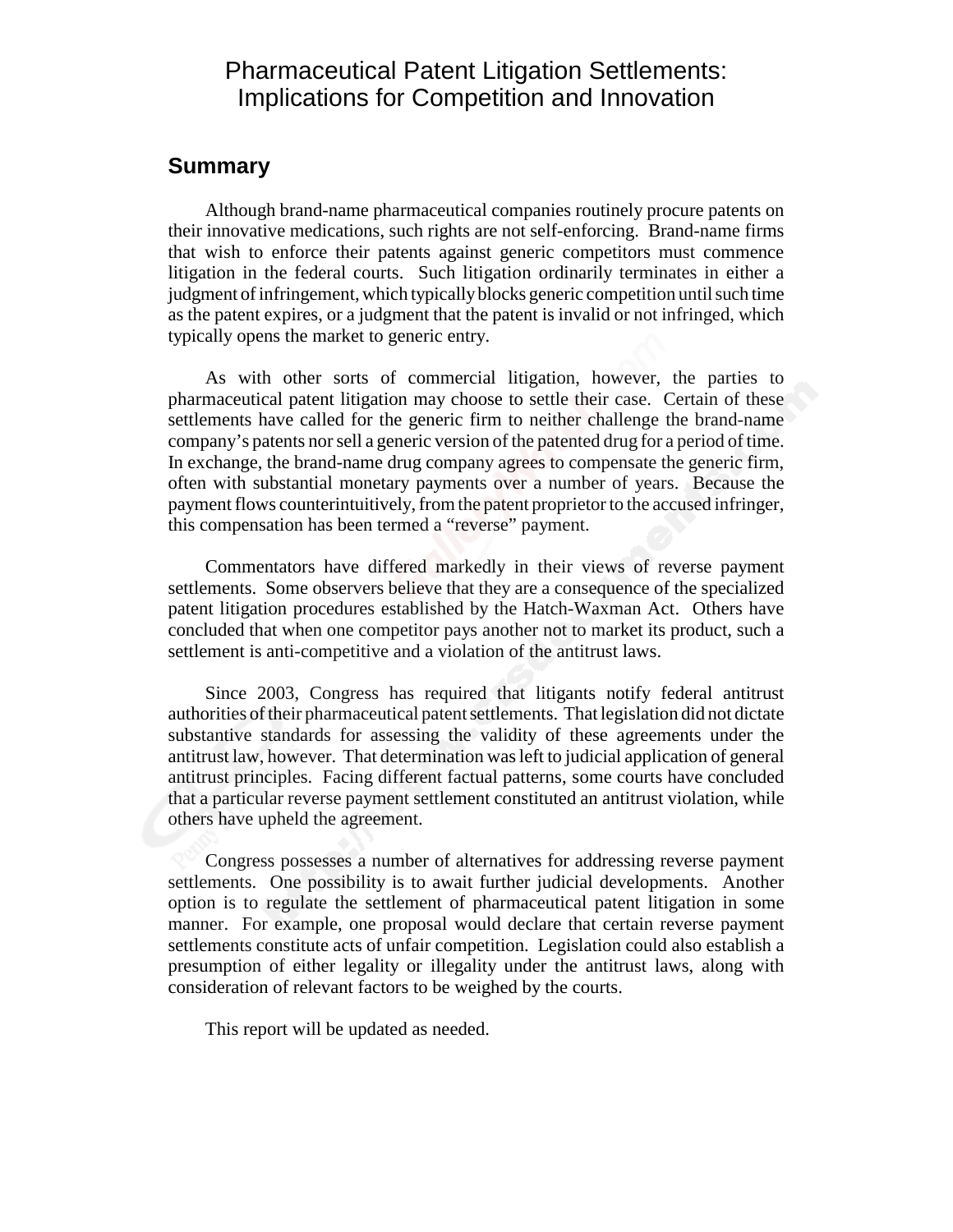## **Contents**

This report was funded in part by a grant from the John D. and Cathertine T. MacArthur Foundation.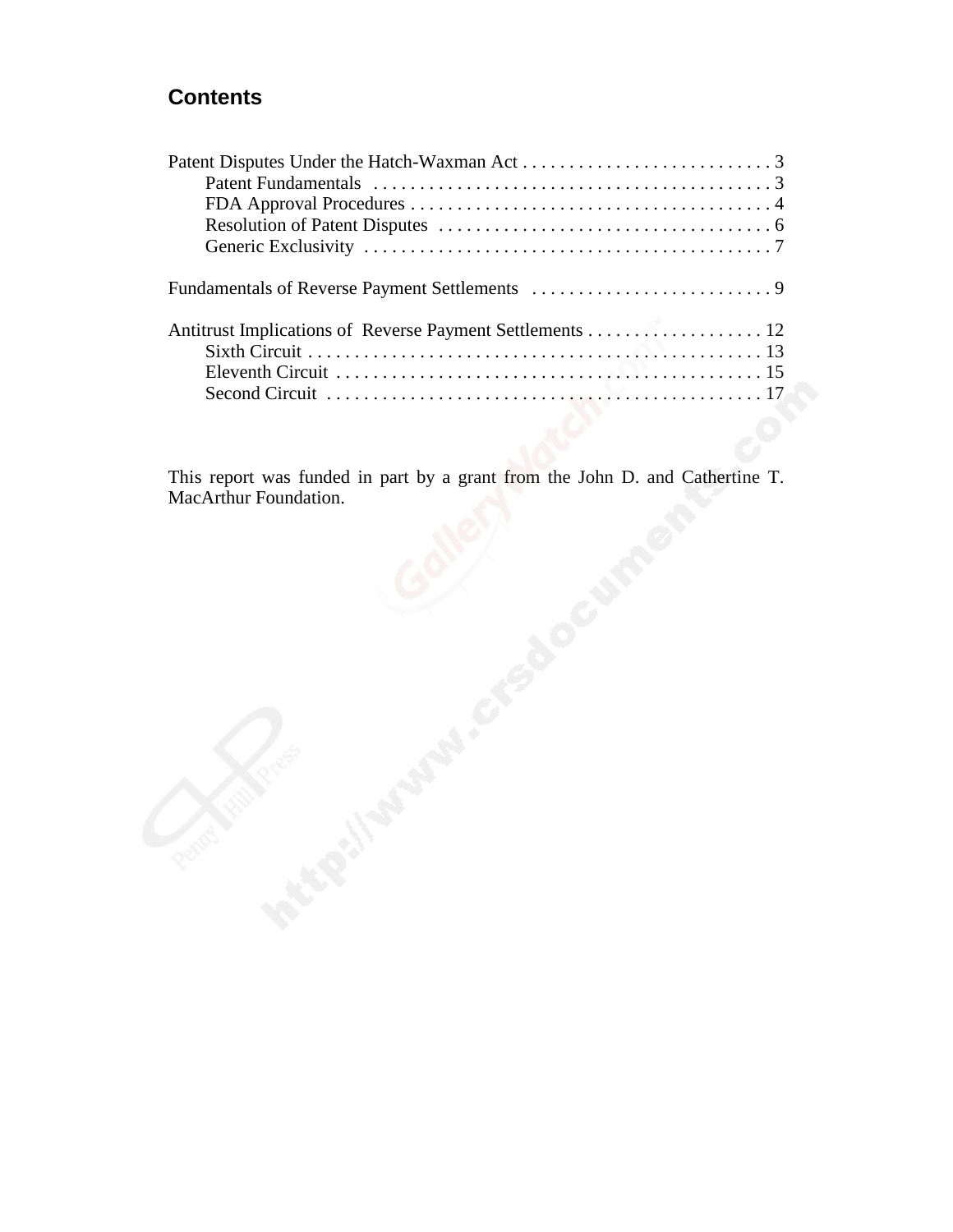## Pharmaceutical Patent Litigation Settlements: Implications for Competition and Innovation

The increasing costs of health care have focused congressional attention upon both the development and public availability of prescription drugs. Congress has long recognized that the patent system has an important role to play in the pharmaceutical industry in each respect. The Drug Price Competition and Patent Term Restoration Act of 1984,<sup>1</sup> commonly known as the Hatch-Waxman Act,<sup>2</sup> in part reformed the patent laws to balance incentives for innovation and competition within the pharmaceutical industry. Congress subsequently amended this legislation on several occasions, most recently via the Medicare Prescription Drug, Improvement, and Modernization Act of 2003.3

Recently, congressional attention has been directed towards one aspect of the patent system, the settlement of pharmaceutical patent litigation. Although brandname pharmaceutical companies commonly procure patents on their innovative products and processes, such rights are not self-enforcing. If a brand-name drug company wishes to enforce its patents against generic competitors, it must pursue litigation in the federal courts.<sup>4</sup> Such litigation ordinarily terminates in either a judgment of infringement, which typically blocks generic competition until such time as the patent expires, or a judgment that the patent is invalid or not infringed, which typically opens the market to generic entry.

As with other sorts of commercial litigation, however, the parties to pharmaceutical patent litigation may choose to settle their case.<sup>5</sup> Certain of these settlements call for the generic firm to neither challenge the brand-name company's patents nor sell a generic version of the patented drug. In exchange, the brand-name drug company agrees to make cash payments to the generic firm. This compensation has been termed an "exclusion"<sup>6</sup> or "exit"<sup>7</sup> payment or, because the payment flows

3 P.L. 108-173, 117 Stat. 2066.

4 35 U.S.C. § 281 (2006).

<sup>&</sup>lt;sup>1</sup> P.L. 84-417, 98 Stat. 1585 (1984).

<sup>2</sup> *See, e.g.,* Laura J. Robinson, "Analysis of Recent Proposals to Reconfigure Hatch-Waxman," 11 *Journal of Intellectual Property Law* (2003), 47.

<sup>5</sup> *See* John Fazzio, "Pharmaceutical Patent Settlements: Fault Lines at the Intersection of Intellectual Property and Antitrust Law Require a Return to the Rule of Reason," 11 *Journal of Technology Law and Policy* (2006), 1.

<sup>6</sup> *See* Herbert Hovenkamp *et al.*, "Balancing Ease and Accuracy in Assessing Pharmaceutical (continued...)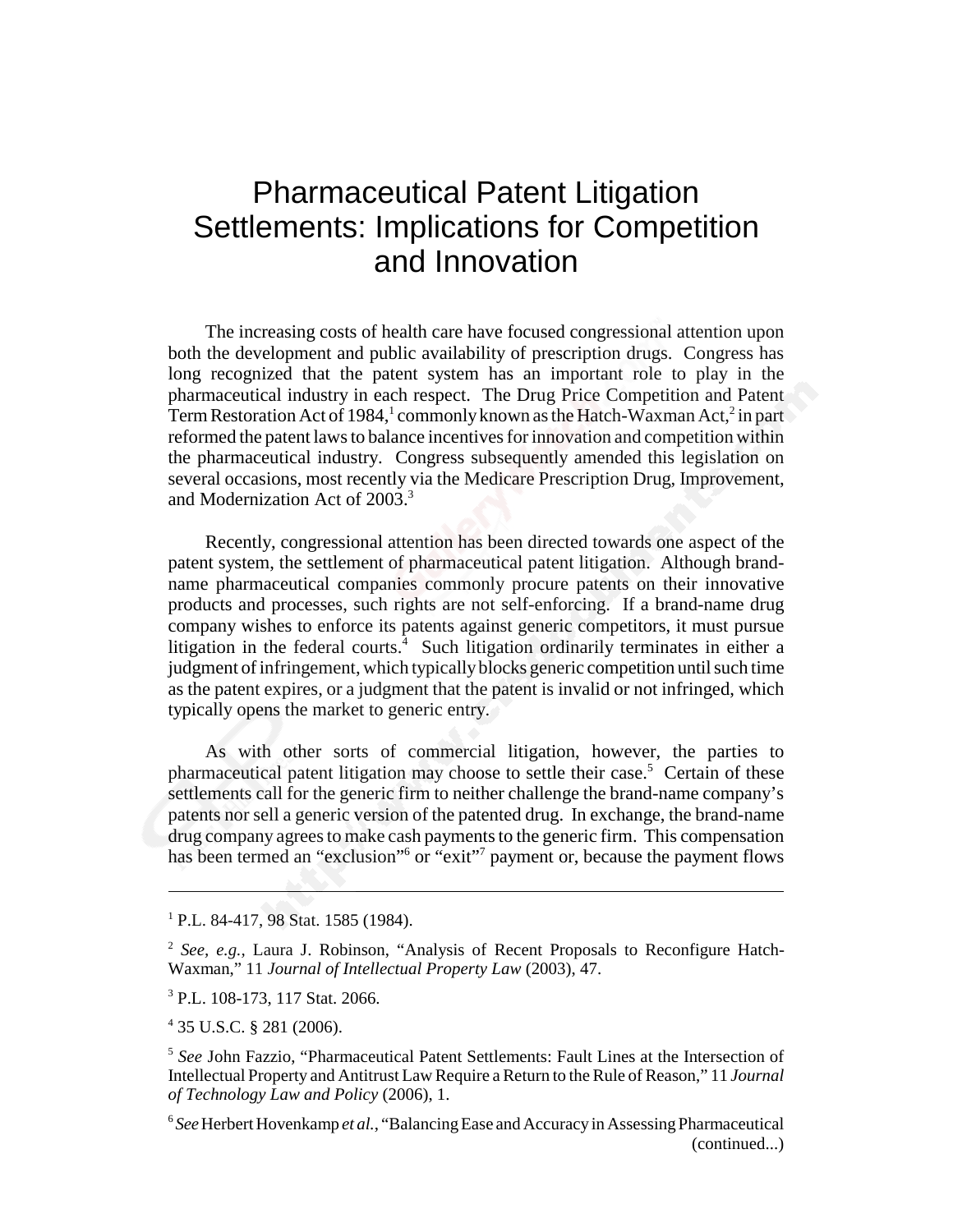counterintuitively, from the patent proprietor to the accused infringer, a "reverse" payment."8

Commentators differ markedly in their views of reverse payment settlements. Some observers believe that they result from the specialized patent litigation procedures established by the Hatch-Waxman Act.<sup>9</sup> Others conclude that when one competitor pays another not to market its product, such a settlement is anticompetitive and a violation of the antitrust laws.<sup>10</sup>

Since 2003, Congress has required that litigants notify federal antitrust authorities of their pharmaceutical patent settlements.<sup>11</sup> To date, Congress has not stipulated substantive standards for assessing the validity of these agreements under the antitrust law, however. That determination was left to judicial application of general antitrust principles. Uniformity of results has not been a hallmark of this line of cases.12 Facing different factual patterns, some courts have concluded that a particular reverse payment settlement constituted an antitrust violation, $13$  while others have upheld the agreement.<sup>14</sup> The judicial tendency is towards a more favorable view of reverse payment settlements, however.15 To date, one legislative proposal would reverse this trend: The Preserve Access to Affordable Generics Act (S. 3582), introduced by Senator Kohl on June 27, 2006, would declare that certain reverse payment settlements constitute acts of unfair competition.

This report introduces and analyzes innovation policy issues concerning pharmaceutical patent litigation settlements. It begins with a review of pharmaceutical patent litigation procedures under the Hatch-Waxman Act. The report then introduces the concept of reverse payment settlements. Next, the report

 $6$  (...continued)

Exclusion Payments," 88 *Minnesota Law Review* (2004), 712.

<sup>&</sup>lt;sup>7</sup> Valley Drug Co. v. Geneva Pharms., Inc., 344 F.3d 1294, 1309 (11<sup>th</sup> Cir. 2003).

<sup>8</sup> *See* Thomas F. Cotter, "Refining the 'Presumptive Illegality' Approach to Settlements of Patent Disputes Involving Reverse Payments: A Commentary on Honvekamp, Janis & Lemley," 87 *Minnesota Law Review* (2003), 1789.

<sup>9</sup> *See* Kent S. Bernard & Willard K. Tom, "Antitrust Treatment of Pharmaceutical Patent Settlements: The Need for Context and Fidelity to First Principles," 15 *Federal Circuit Bar Journal* (2006), 617.

<sup>&</sup>lt;sup>10</sup> *See* Thomas F. Cotter, "Antitrust Implications of Patent Settlements Involving Reverse Payments: Defining a Rebuttable Presumption of Illegality in Light of Some Recent Scholarship," 71 *Antitrust Law Journal* (2004), 1069.

<sup>11</sup> Medicare Prescription Drug, Improvement, and Modernization Act of 2003, P.L. 173 ,117 Stat. 2066, § 1112(a).

<sup>12</sup> *See* John R. Thomas, *Pharmaceutical Patent Law* (2005), 572-73.

<sup>13</sup> *In re Cardizem CD Antitrust Litigation*, 332 F.3d 896 (6th Cir. 2003).

<sup>14</sup> *Schering-Plough Corp. v. FTC*, 402 F.3d 1056 (11th Cir. 2005).

<sup>&</sup>lt;sup>15</sup> See James C. Burling, "Hatch-Waxman Patent Settlements: The Battle for a Benchmark," *20-SPG Antitrust* (2006), 41.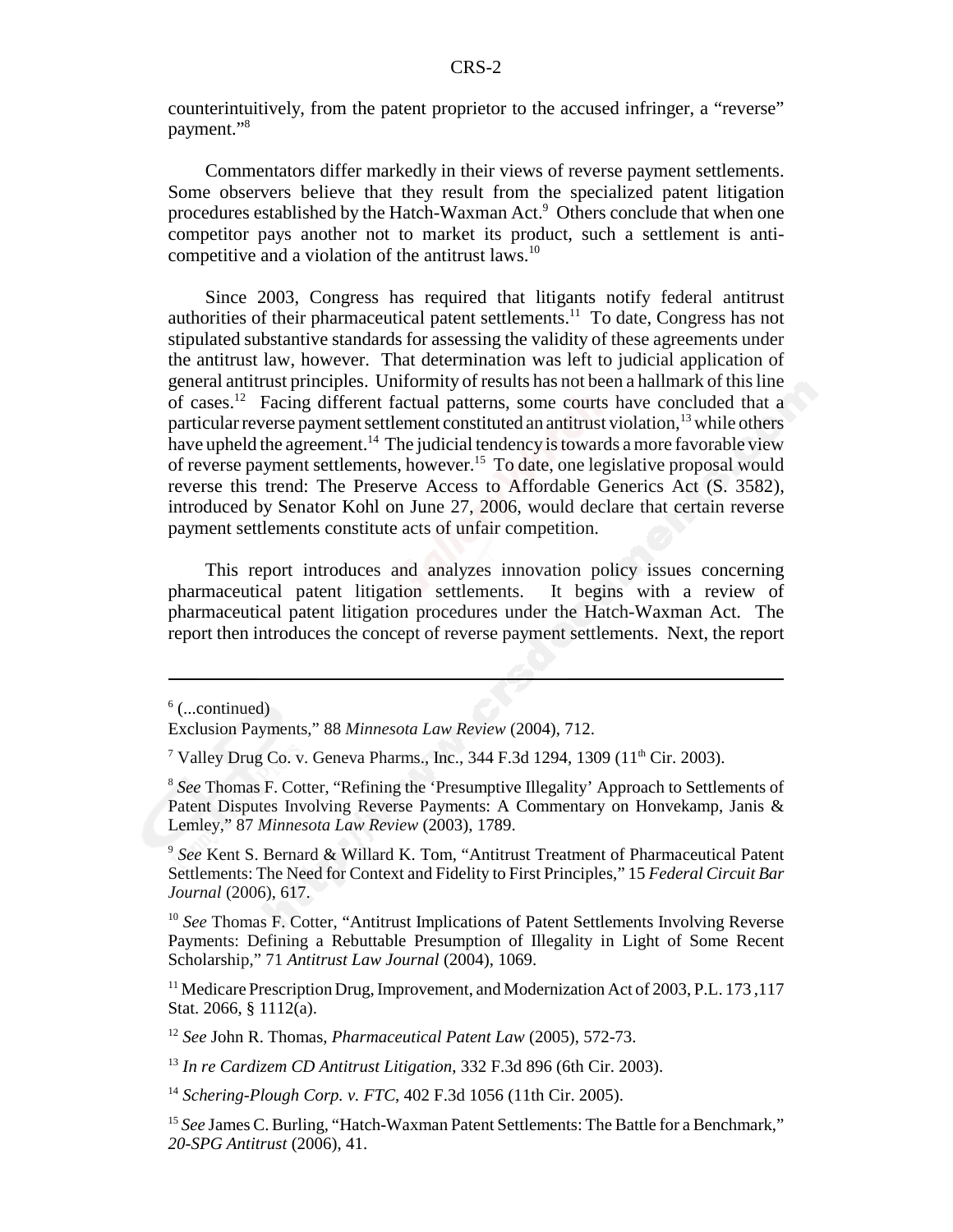analyzes the status of reverse payment settlements under the antitrust laws. The report closes with a summary of congressional issues and alternatives.

## **Patent Disputes Under the Hatch-Waxman Act**

### **Patent Fundamentals**

In order to obtain patent protection, individuals and firms must prepare and submit applications to the U.S. Patent and Trademark Office (USPTO) if they wish to obtain patent protection.<sup>16</sup> USPTO officials, known as examiners, then assess whether the application merits the award of a patent.<sup>17</sup> Under the Patent Act of  $1952<sup>18</sup>$  a patent application must include a specification that so completely describes the invention that skilled artisans are able to practice it without undue experimentation. The Patent Act also requires that applicants draft at least one claim that particularly points out and distinctly claims the subject matter that they regard as their invention. $^{19}$ 

While reviewing a submitted application, the examiner will determine whether the claimed invention fulfills certain substantive standards set by the patent statute. Two of the most important patentability criteria are novelty and nonobviousness. To be judged novel, the claimed invention must not be fully anticipated by a prior patent, publication or other knowledge within the public domain.<sup>20</sup> The sum of these earlier materials, which document state-of-the-art knowledge that is accessible to the public, is termed the "prior art." To meet the standard of nonobviousness, an invention must not have been readily within the ordinary skills of a competent artisan based upon the teachings of the prior art. $^{21}$ 

If the USPTO allows the application to issue as a granted patent, the owner or owners of the patent obtain the right to exclude others from making, using, selling, offering to sell or importing into the United States the claimed invention.<sup>22</sup> The term of the patent is ordinarily set at twenty years from the date the patent application was filed.<sup>23</sup> Patent title therefore provides inventors with limited periods of exclusivity in which they may practice their inventions, or license others to do so. The grant of a patent permits inventors to receive a return on the expenditure of resources leading to the discovery, often by charging a higher price than would prevail in a competitive market. In the pharmaceutical industry, for example, the introduction of generic

- 19 35 U.S.C. § 112 ¶ 2 (2006).
- 20 35 U.S.C. § 102 (2006).
- $21$  35 U.S.C. § 103 (2006).
- $22$  35 U.S.C. § 271(a) (2006).
- $23$  35 U.S.C. § 154(a)(2) (2006).

<sup>16 35</sup> U.S.C. § 111 (2006).

<sup>17 35</sup> U.S.C. § 131 (2006).

<sup>18</sup> P.L. 593, 66 Stat. 792 (1952).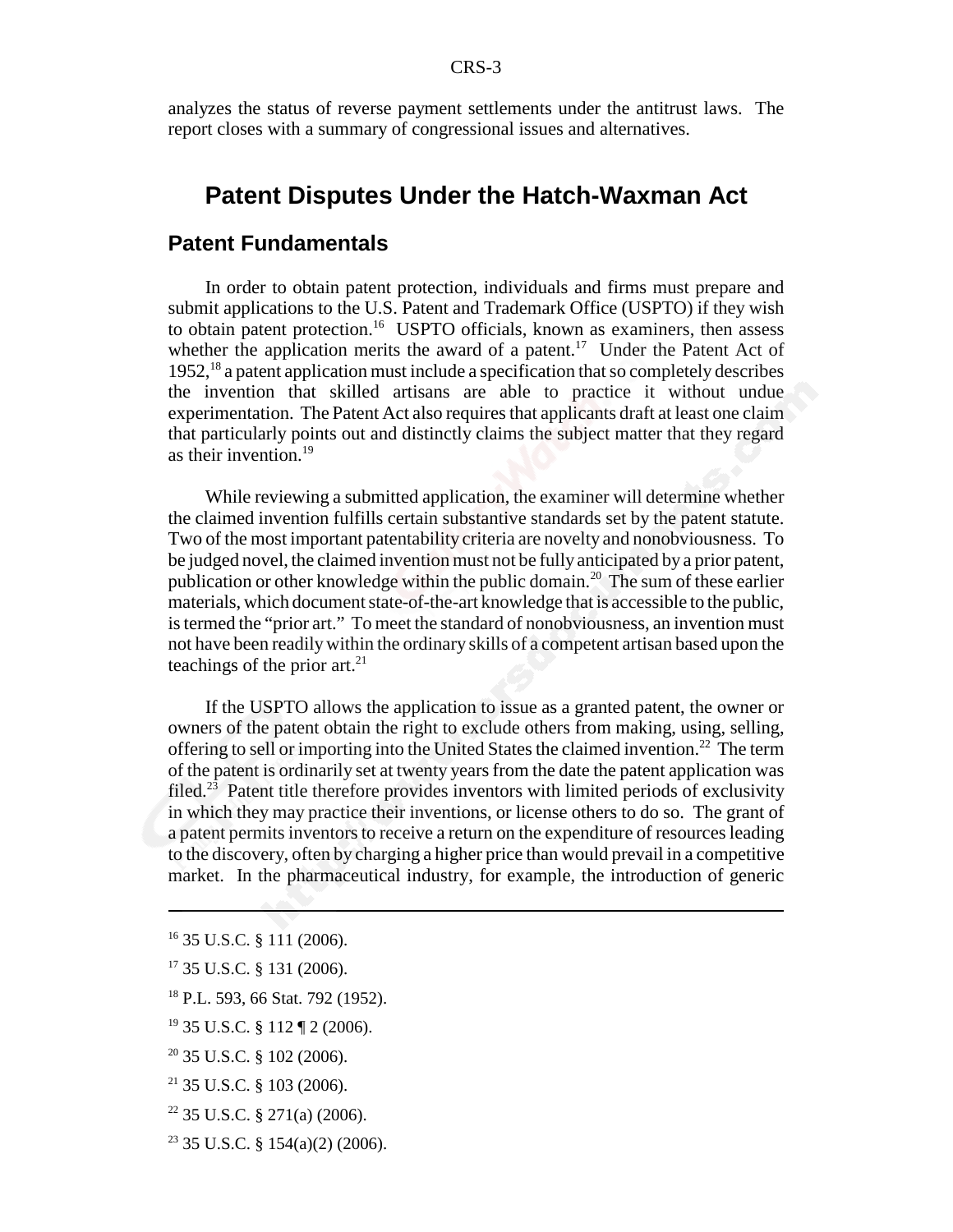competition often results in the availability of lower-cost substitutes for the innovative product. $^{24}$ 

A patent proprietor bears responsibility for monitoring its competitors to determine whether they are using the patented invention. Patent owners who wish to compel others to observe their intellectual property rights must usually commence litigation in the federal district courts.

## **FDA Approval Procedures**

Although the award of a patent claiming a pharmaceutical provides its owner with a proprietary interest in that product, it does not actually allow the owner to distribute that product to the public. Permission from the FDA must first be obtained.25 In order to obtain FDA marketing approval, the developer of a new drug must demonstrate that the product is safe and effective. This showing typically requires the drug's sponsor to conduct both preclinical and clinical investigations.<sup>26</sup> In deciding whether to issue marketing approval or not, the FDA evaluates the test data that the sponsor submits in a so-called New Drug Application (NDA).

Prior to the enactment of the Hatch-Waxman Act, the federal food and drug law contained no separate provisions addressing marketing approval for independent generic versions of drugs that had previously been approved by the FDA.<sup>27</sup> The result was that a would-be generic drug manufacturer had to file its own NDA in order to sell its product.28 Some generic manufacturers could rely on published scientific literature demonstrating the safety and efficacy of the drug by submitting a so-called paper NDA. Because these sorts of studies were not available for all drugs, however, not all generic firms could file a paper NDA.<sup>29</sup> Further, at times the FDA requested additional studies to address safety and efficacy questions that arose from experience with the drug following its initial approval.<sup>30</sup> The result was that some generic manufacturers were forced to prove once more that a particular drug

<sup>27</sup> See Alfred B. Engelberg, "Special Patent Provisions for Pharmaceuticals: Have They Outlived Their Usefulness?," 39 *IDEA: Journal of Law and Technology* (1999), 389.

<sup>28</sup> *See* James J. Wheaton, "Generic Competition and Pharmaceutical Innovation: The Drug Price Competition and Patent Term Restoration Act of 1984," 34 *Catholic University Law Review* (1986), 433.

<sup>24</sup> *See* Jayanta Bhattacharya & William B. Vogt, "A Simple Model of Pharmaceutical Price Dynamics," 4 *Journal of Law & Economics* (2003), 599.

<sup>25</sup> CRS Report RL30989, *The U.S. Drug Approval Process: A Primer*, by Blanchard Randall IV.

<sup>26</sup> *See* G. Lee Skillington & Eric M. Solovy, "The Protection of Test and Other Data Required by Article 39.3 of the TRIPS Agreement," 24 *Northwestern Journal of International Law and Business* (2003), 1.

<sup>29</sup> *See* Kristin E. Behrendt, "The Hatch-Waxman Act: Balancing Competing Interest or Survival of the Fittest?," 57 *Food & Drug Law Journal* (2002), 247.

<sup>30</sup> *Id.*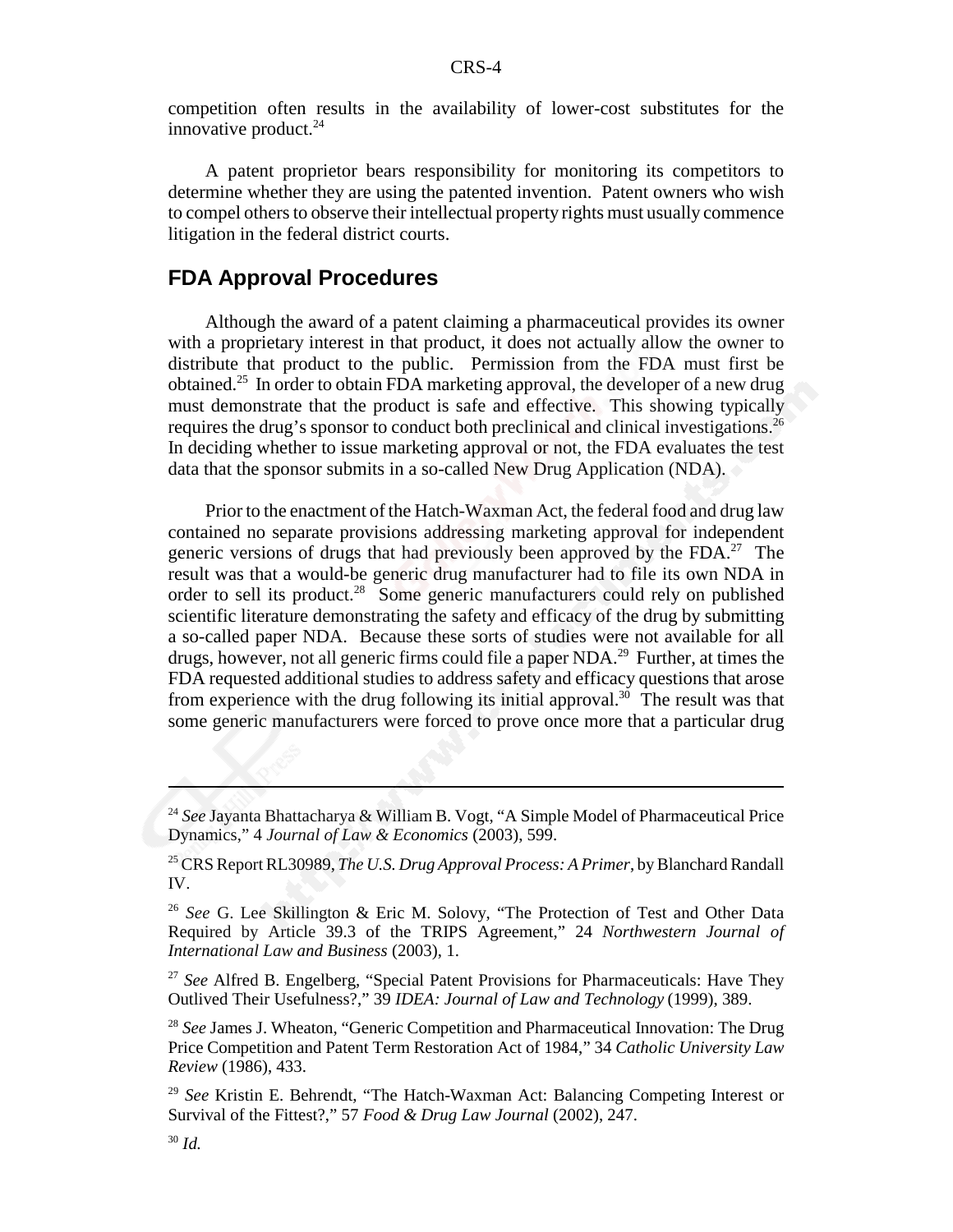was safe and effective, even though their products were chemically identical to those of previously approved pharmaceuticals.

Some commentators believed that the approval of a generic drug was a needlessly costly, duplicative, and time-consuming process.31 These observers noted that although patents on important drugs had expired, manufacturers were not moving to introduce generic equivalents for these products due to the level of resource expenditure required to obtain FDA marketing approval.<sup>32</sup>

In response to these concerns, Congress enacted the Hatch-Waxman Act, a statute that has been described as a "complex and multifaceted compromise between innovative and generic pharmaceutical companies."33 Its provisions included the creation of two statutory pathways that expedited the marketing approval process for generic drugs. The first of these consist of Abbreviated New Drug Applications, or ANDAs. An ANDA allows an independent generic applicant to obtain marketing approval by demonstrating that the proposed product is bioequivalent to an approved pioneer drug, without providing evidence of safety and effectiveness from clinical data or from the scientific literature. The second are so-called  $\S$  505(b)(2) applications, which are sometimes still referred to as "paper NDAs." Like an NDA, a § 505(b)(2) application contains a full report of investigations of safety and effectiveness of the proposed product. In contrast to an NDA, however, a § 505(b)(2) application typically relies, at least in part, upon published literature providing pre-clinical or clinical data.

The availability of ANDAs and  $\S$  505(b)(2) applications often allow a generic manufacturer to avoid the costs and delays associated with filing a full-fledged NDA. They may also allow an independent generic manufacturer, in many cases, to place its FDA-approved bioequivalent drug on the market as soon as any relevant patents expire.<sup>34</sup>

As part of the balance struck between brand-name and generic firms, Congress also provided patent proprietors with a means for restoring a portion of the patent

<sup>31</sup> *See, e.g.,* Justina A. Molzon, "The Generic Drug Approval Process," 5 *Journal of Pharmacy & Law* (1996), 275 ("The Act streamlined the approval process by eliminating the need for [generic drug] sponsors to repeat duplicative, unnecessary, expensive and ethically questionable clinical and animal research to demonstrate the safety and efficacy of the drug product.").

<sup>&</sup>lt;sup>32</sup> See Jonathan M. Lave, "Responding to Patent Litigation Settlements: Does the FTC Have It Right Yet?," 64 *University of Pittsburgh Law Review* (2002), 201 ("Hatch-Waxman has also increased the generic drug share of prescription drug volume by almost 130% since its enactment in 1984. Indeed, nearly 100% of the top selling drugs with expired patents have generic versions available today versus only 35% in 1983.").

<sup>&</sup>lt;sup>33</sup> Natalie M. Derzko, "A Local and Comparative Analysis of the Experimental Use Exception–Is Harmonization Appropriate?," 44 *IDEA: Journal of Law and Technology* (2003), 1.

<sup>34</sup> *See, e.g.,* Sarah E. Eurek, "Hatch-Waxman Reform and Accelerated Entry of Generic Drugs: Is Faster Necessarily Better?," 2003 *Duke Law & Technology Review* (Aug. 13, 2003), 18.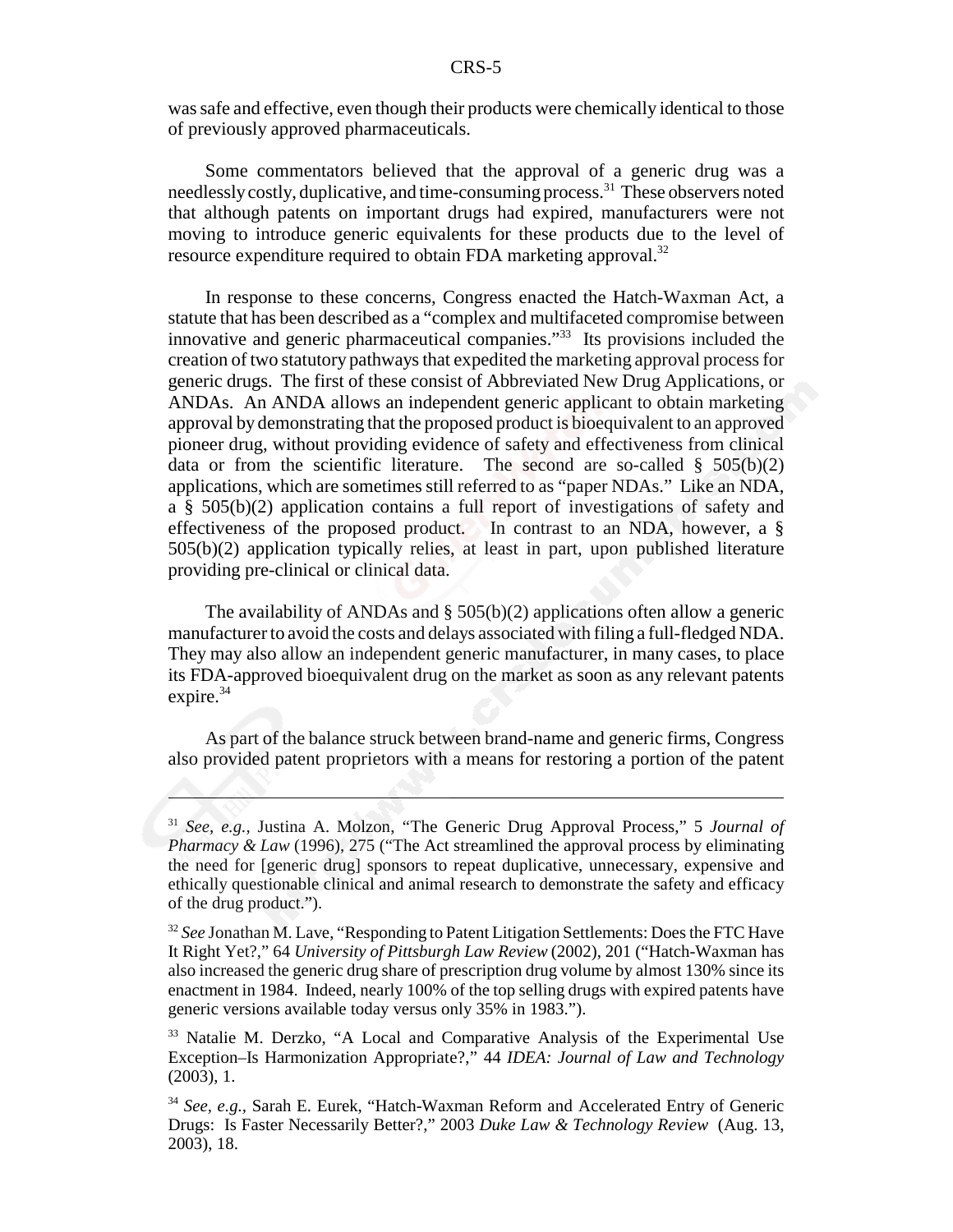term that had been lost while awaiting FDA approval. The maximum extension period is capped at a five-year extension period, or a total effective patent term after the extension of not more than 14 years.<sup> $35$ </sup> The scope of rights during the period of extension is generally limited to the use approved for the product that subjected it to regulatory delay.<sup>36</sup> This period of patent term extension is intended to compensate brand-name firms for the generic drug industry's reliance upon the proprietary preclinical and clinical data they have generated, most often at considerable expense to themselves.37

## **Resolution of Patent Disputes**

During its development of accelerated marketing approval procedures for generic drugs, Congress recognized that the brand-name pharmaceutical firm may be the proprietor of one or more patents directed towards that drug product. These patents might be infringed by a product described by a generic firm's ANDA or § 505(b)(2) application in the event that product is approved by the FDA and sold in the marketplace. The Hatch-Waxman Act therefore established special procedures for resolving patent disputes in connection with applications for marketing generic drugs.

In particular, the Hatch-Waxman Act states that each NDA applicant "shall file" a list of patents that the applicant believes would be infringed if a generic drug were marketed prior to the expiration of these patents.<sup>38</sup> The FDA then lists these patents in a publication titled *Approved Drug Products with Therapeutic Equivalence Evaluations*, which is more commonly known as the "Orange Book."39 Would-be manufacturers of generic drugs must then engage in a specialized certification procedure with respect to Orange Book-listed patents. An ANDA or § 505(b)(2) applicant must state its views with respect to each Orange Book-listed patent associated with the drug it seeks to market. Four possibilities exist:

(1) that the brand-name firm has not filed any patent information with respect to that drug;

(2) that the patent has already expired;

(3) that the generic company agrees not to market until the date on which the patent will expire; or

35 35 U.S.C. § 156(b) (2006).

38 21 U.S.C. § 355(b)(1) (2006).

<sup>39</sup> *See, e.g.,* Jacob S. Wharton, "'Orange Book' Listing of Patents Under the Hatch-Waxman Act," 47 *St. Louis University Law Journal* (2003), 1027.

<sup>36 35</sup> U.S.C. § 156(b)(1) (2006).

<sup>37</sup> *See* CRS Report RL30756, *Patent Law and Its Application to the Pharmaceutical Industry: An Examination of the Drug Price Competition and Patent Term Restoration Act of 1984 ("The Hatch-Waxman Act")*; and CRS Report RL32377, *The Hatch-Waxman Act: Legislative Changes Affecting Pharmaceutical Patents*, both by Wendy H. Schacht and John R. Thomas.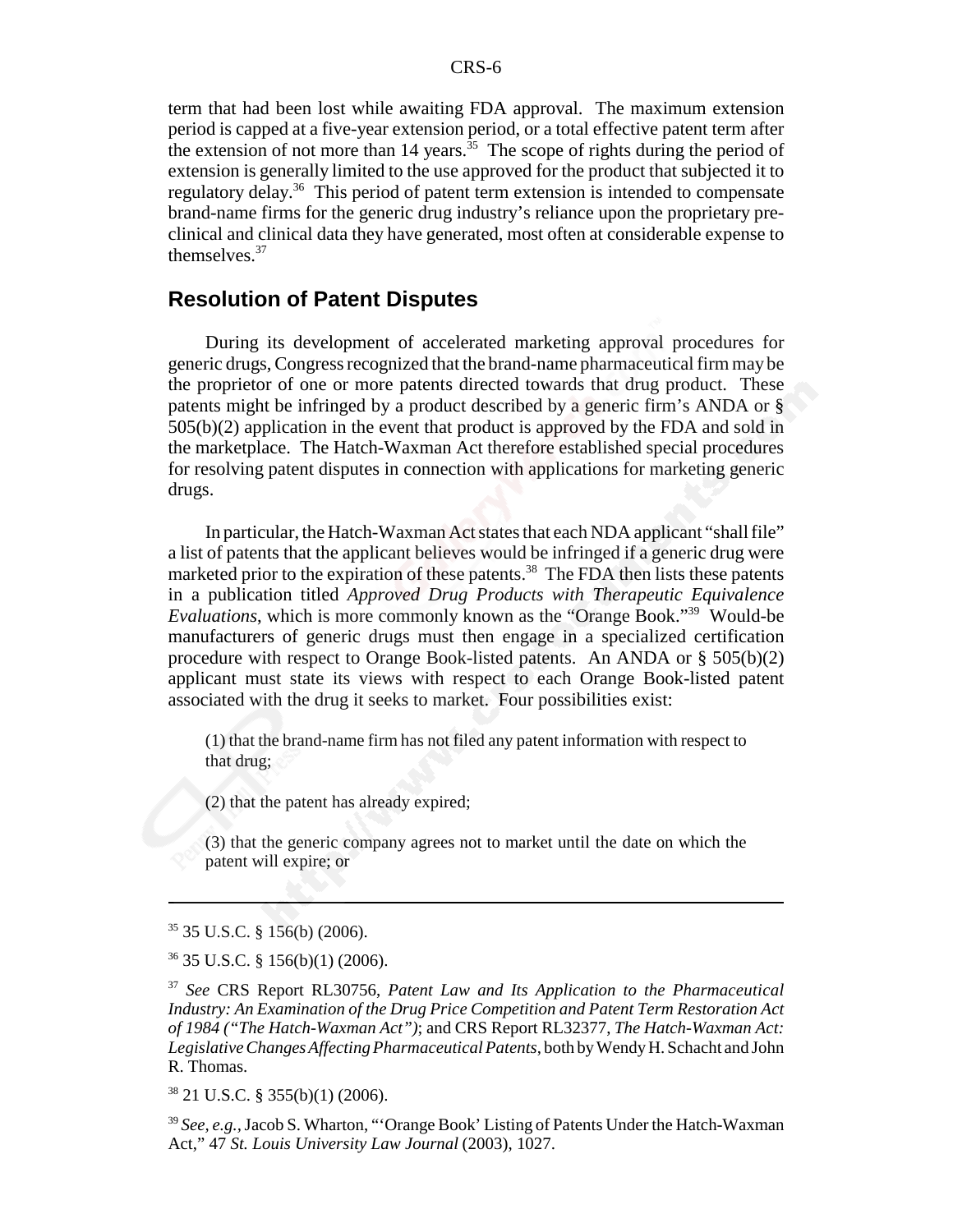(4) that the patent is invalid or will not be infringed by the manufacture, use or sale of the drug for which the ANDA is submitted.<sup>40</sup>

These certifications are respectively termed paragraph I, II, III, and IV certifications.<sup>41</sup> An ANDA or § 505(b)(2) application certified under paragraphs I or II is approved immediately after meeting all applicable regulatory and scientific requirements.<sup>42</sup> An independent generic firm that files an ANDA or § 505(b)(2) application including a paragraph III certification must, even after meeting pertinent regulatory and scientific requirements, wait for approval until the drug's listed patent expires.<sup>43</sup>

The filing of an ANDA or  $\S$  505(b)(2) application with a paragraph IV certification constitutes a "somewhat artificial" act of patent infringement under the Hatch-Waxman Act.<sup>44</sup> The act requires the independent generic applicant to notify the proprietor of the patents that are the subject of a paragraph IV certification.<sup>45</sup> The patent owner may then commence patent infringement litigation against that applicant.

## **Generic Exclusivity**

In order to encourage challenges of pharmaceutical patents, the Hatch-Waxman Act provides prospective manufacturers of generic pharmaceuticals with a potential reward. That reward consists of a 180-day exclusivity period awarded to the first ANDA applicant to file a paragraph IV certification.<sup>46</sup> Once a first ANDA with a paragraph IV certification has been filed, the FDA cannot issue marketing approval to a subsequent ANDA with a paragraph IV certification on the same drug product for 180 days. Because market prices could drop considerably following the entry of additional generic competition, the first paragraph IV ANDA applicant could potentially obtain more handsome profits than subsequent market entrants–thereby stimulating patent challenges in the first instance.<sup>47</sup>

 $42$  21 U.S.C. § 355(j)(5)(B)(j) (2006).

 $43$  21 U.S.C. § 355(j)(5)(B)(ii) (2006).

44 Eli Lilly & Co. v. Medtronic, Inc., 496 U.S. 1047 (1990).

 $45$  21 U.S.C. § 355(j)(2)(B)(j) (2006).

 $40$  21 U.S.C. § 355(j)(2)(A)(vii) (2006).

<sup>41</sup> *See* Douglas A. Robinson, "Recent Administrative Reforms of the Hatch-Waxman Act: Lower Prices Now In Exchange for Less Pharmaceutical Innovation Later?," 81 *Washington University Law Quarterly* (2003), 829.

<sup>&</sup>lt;sup>46</sup> 21 U.S.C. § 355(j)(5)(B)(iv) (2006). Section 505(b)(2) applications do not qualify for the 180-day generic exclusivity period. U.S. Department of Health & Human Services, FDA, Center for Drug Evaluation & Research, "Guidance for Industry, Listed Drugs, 30-Month Stays, and Approval of ANDAs and 505(b)(2) Applications Under Hatch-Waxman, As Amended by the Medicare Prescription Drug, Improvement, and Modernization Act of 2003," at 5 n.14 (Oct. 2004).

<sup>47</sup> *See generally* Mova Pharm. Corp. v. Shalala, 140 F.3d 1060, 1064 (D.C. Cir. 1998).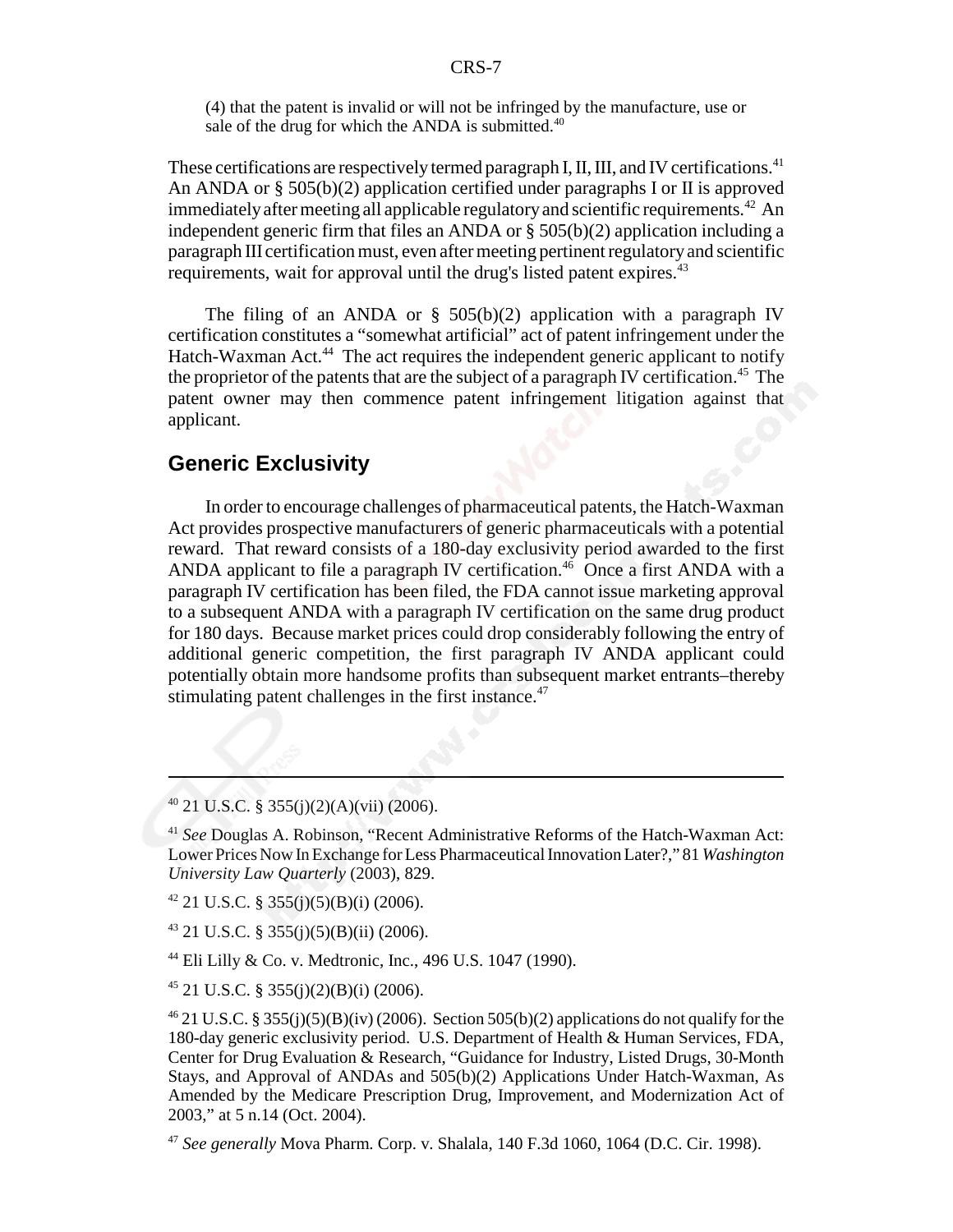As originally enacted, the Hatch-Waxman Act stipulated that the first paragraph IV certification triggered entitlement to the 180-day generic exclusivity period. The ANDA applicant need take no further steps whatsoever. In particular, the statute did not require the generic applicant to pursue a favorable judgment with respect to the challenged patent, seek FDA approval of the ANDA, or market its generic product once the FDA granted marketing approval.48 Some commentators believed that the legislation led to abuses by certain first paragraph IV ANDA applicants, who "parked" their period of exclusivity in order to bar generic competition, rather than actively pursue the marketing of their own generic products. As pharmaceutical patent expert Alfred Engelberg has asserted:

Experience has shown that the first ANDA applicant to file a patent challenge may never trigger the start of the 180-day period, thereby blocking the FDA from granting approval to any generic product. More often than not, the first generic challenger will enter into a lucrative cash settlement with the patent owner that results in a judgment in favor of the patent and prohibits the challenger from marketing a product under its ANDA until the patent expires. Therefore, the 180 day exclusivity period never starts. And no subsequently filed ANDA can be approved unless a final judgment adverse to the patent is obtained by one of the subsequent applicants. But even in that circumstance, the winning party would be compelled to wait 180 days before enjoying the fruits of its victory and would not receive any exclusivity of its own. This result is dictated by the fact that, under the language of the statute, the 180 days of exclusivity belong solely to the first challenger and not to the first winner. $49$ 

When Congress amended the Hatch-Waxman Act in 2003, it responded to this concern over "bottlenecking" by generic firms. The Medicare Prescription Drug, Improvement, and Modernization Act (MMA) established a number of "forfeiture events" that, if triggered, cause a first paragraph IV ANDA applicant to lose its entitlement to the 180-day generic exclusivity.<sup>50</sup> Among the forfeiture events are: (1) failure to market its product promptly; (2) failure to obtain FDA approval to market the generic drug in a reasonably timely manner; and (3) all of the certified patents that entitled the applicant to the 180-day generic exclusivity period have expired.<sup>51</sup> If the first paragraph IV ANDA applicant forfeits its exclusivity, then this period does not "roll over" to the second such applicant. In that event, no generic firm enjoys exclusivity at all.<sup>52</sup> The possibility of forfeiture was intended "to prevent the practice of 'parking' the exclusivity period and to force generic manufacturers to market promptly."53

<sup>48</sup> Thomas, *supra* note 12, at 356.

<sup>49</sup> Alfred B. Engelberg, "Special Patent Provisions for Pharmaceuticals: Have They Outlived Their Usefulness?," 39 *IDEA: The Journal of Law and Technology* (1999), 389.

<sup>50</sup> P.L. 108-173, 117 Stat. 2066.

 $51$  21 U.S.C. § 355(j)(5)(D)(i) (2006).

<sup>52</sup> Thomas, *supra* note 12, at 366.

<sup>53</sup> Brian Porter, "Stopping the Practice of Authorized Generics: *Mylan*'s Effort to Close the Gaping Black Hole in the Hatch-Waxman Act," 22 *Journal of Contemporary Health Law and Policy* (2005), 177 (citation omitted).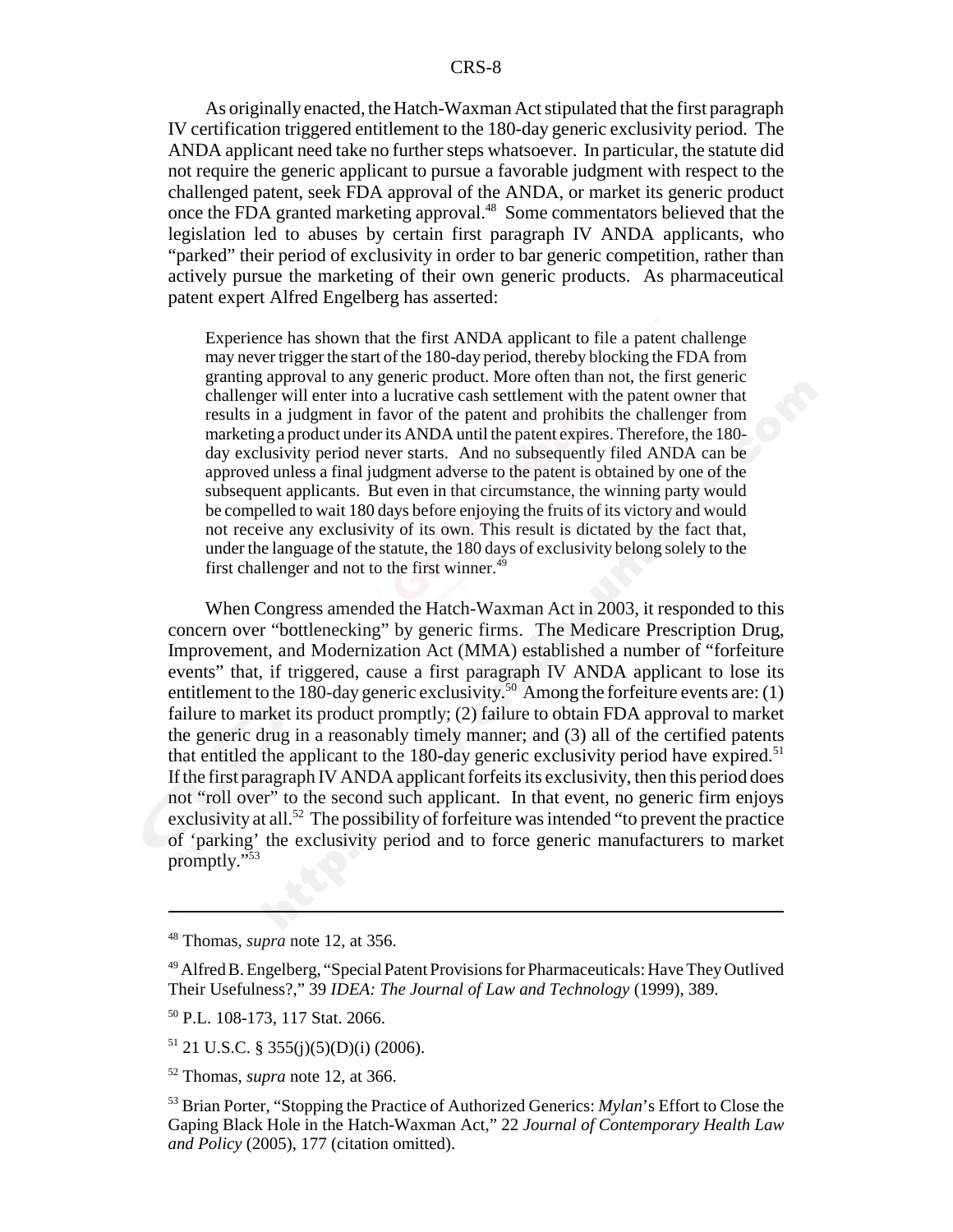## **Fundamentals of Reverse Payment Settlements**

As discussed previously, a generic firm's filing of a paragraph IV ANDA may result in a patent infringement suit brought by a brand-name drug company. In such a litigation, if the NDA holder demonstrates that the independent generic firm's proposed product would violate its patents, then the court will ordinarily issue an injunction that prevents the generic drug company from marketing that product. That injunction will expire on the same date as the NDA holder's patents. Independent generic drug companies commonly amend their ANDAs or § 505(b)(2) applications in this event, replacing their paragraph IV certifications with paragraph III certifications.54

On the other hand, the courts may decide in favor of the independent generic firm. The court may conclude that the generic firm's proposed product does not infringe the asserted patents, or that the asserted patents are invalid or unenforceable.<sup>55</sup> In this circumstance, the independent generic firm may launch its product once the FDA has finally approved its ANDA or § 505(b)(2) application.

In addition to the issuance of final judgment in favor of either the brand-name drug company or generic firm, another resolution of pharmaceutical patent litigation is possible. This legal situation led to a number of cases with varying details, but a common core fact pattern. Upon filing a paragraph IV ANDA, a generic firm would be sued for patent infringement as provided by the Hatch-Waxman Act. The NDA holder and generic applicant would then settle their dispute. The settlement would call for the generic firm to neither challenge the patent nor produce a generic version of the patented drug, for a period of time up to the remaining term of the patent. In exchange, the NDA holder would agree to compensate the ANDA applicant, often with substantial monetary payments over a number of years.

Opinions about the effects of reverse payment settlements upon social welfare have varied. Some commentators believe that such settlements are anticompetitive. They believe that many of these agreements may amount to no more than two firms colluding in order to restrict output and share patent-based profits.<sup>56</sup> Such settlements are also said to eliminate the possibility of a judicial holding of patent invalidity, which may open the market to generic competition and benefit consumers.57

<sup>56</sup> *See* John E. Lopatka, "A Comment on the Antitrust Analysis of Reverse Payment Patent Settlements: Through the Lens of the Hand Formula," 79 *Tulane Law Review* (2004), 235.

 $54$  21 C.F.R. § 314.94(a)(12)(viii)(C)(1)(i) (2006).

<sup>55</sup> Although patents enjoy a presumption of validity, 35 U.S.C. § 282 (2006), that presumption is not uncontestable. Accused infringers may demonstrate that the patent does not meet the standards established by the Patent Act, and as a result should not have been issued by the U.S. Patent and Trademark Office. *Id.* In addition, an accused infringer may demonstrate that the patent is unenforceable on a number of grounds, among that its owner has engaged in "misuse" of the patent. *Id.*

<sup>57</sup> *See* Jonathan M. Lave, "Responding to Patent Litigation Settlements: Does the FTC Have (continued...)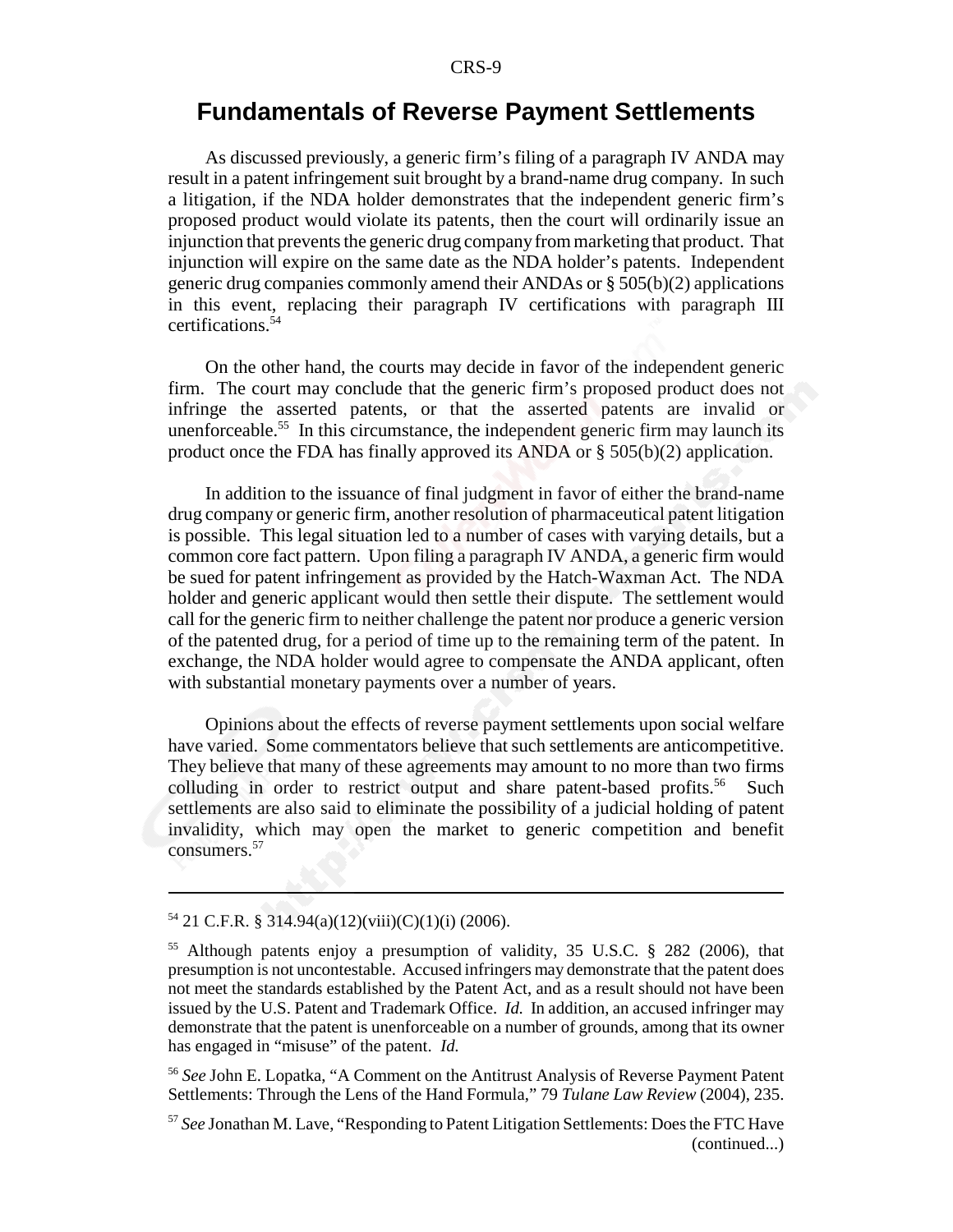On the other hand, some commentators have found nothing inherently troublesome about reverse payment settlements. Among their observations is that there is a general judicial policy in favor of promoting settlement. Settlements can allow the parties to avoid the expenses of litigation, achieve a resolution to the dispute in a timely manner, and avoid the risk of an uncertain result in the courtroom.58 The settlement of litigation further serves the goal of resolving disputes in a peaceful manner, and also preserves scarce judicial resources.<sup>59</sup> Second, any settlement of litigation between rational actors necessarily involves an exchange of benefits and obligations. As Judge Richard Posner has explained:

[*A*]*ny* settlement agreement can be characterized as involving "compensation" to the defendant, who would not settle unless he had something to show for the settlement. If any settlement agreement is thus to be classified as involving a forbidden "reverse payment," we shall have no more patent settlements.<sup>60</sup>

Third, certain reverse payment settlements have allowed for the introduction of generic competition prior to the date the relevant patent expires. It is possible, for example, for the brand-name and generic firms to "split" the remaining patent term, with the generic firm being allowed to market a competing product prior to the running of the full patent term. Such agreements may potentially benefit consumers, certainly in comparison to a judgment that the patent is not invalid and infringed.<sup>61</sup>

Finally, the dispute settlement procedures established by the Hatch-Waxman Act may themselves promote the use of reverse payment settlements in pharmaceutical patent litigation. In patent litigation outside the Hatch-Waxman Act context, the accused infringer is ordinarily using or marketing the patented technology. A judicial finding of infringement would expose the accused infringer to an injunction, along with damages awarded for past uses and sales. As a result, the accused infringer may well be willing to compensate the patent proprietor in order to avoid the risk of such a holding. $62$ 

Some observers believe that the structure of the Hatch-Waxman Act alters the traditional balance of risks between the plaintiff-patentee and accused infringer. As explained by one federal district court:

 $57$  (...continued)

It Right Yet?," 64 *University of Pittsburgh Law Review* (2002), 201.

<sup>58</sup> *See generally* Chris Guthrie, "Better Settle Than Sorry: The Regret Aversion Theory of Litigation Behavior," *University of Illinois Law Review* (1999), 43.

<sup>59</sup> *See* Stephen McG. Bundy, "The Policy in Favor of Settlement in an Adversary System," 44 *Hastings Law Journal* (1992), 1.

<sup>60</sup> *Asahi Glass Co. v. Pentech Pharmaceuticals, Inc.*, 289 F. Supp. 2d 986 (N.D. Ill. 2003) (emphasis in original).

<sup>61</sup> *See* Marc G. Schildkraut, "Patent-Splitting Settlements and the Reverse Payment Fallacy," 71 *Antitrust Law Journal* (2004), 1033.

<sup>62</sup> *See* Kristopher L. Reed, "A Return to Reason: Antitrust Treatment of Pharmaceutical Settlements Under the Hatch-Waxman Act," 40 *Gonzaga Law Review* (2004), 457.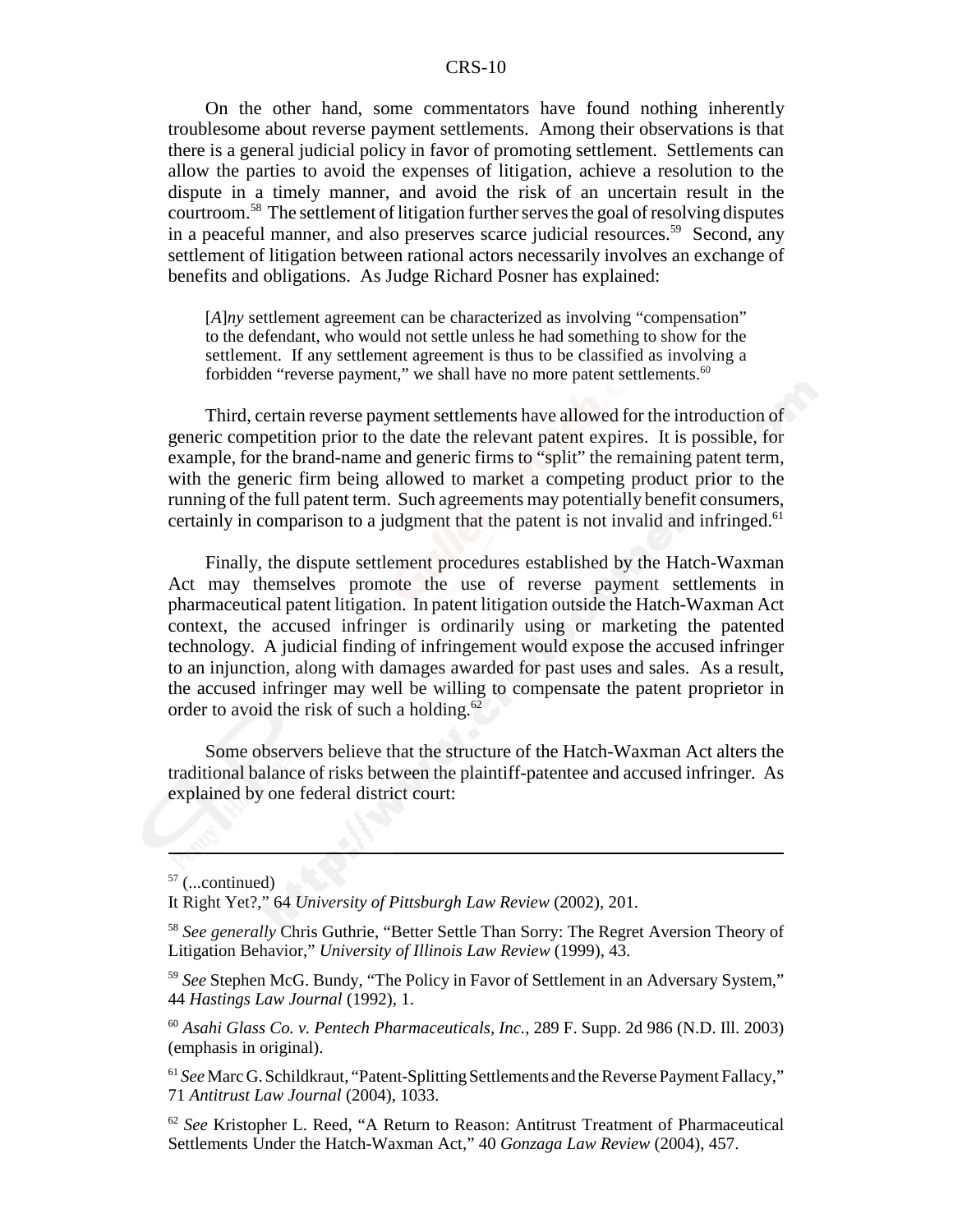[I]n creating an artificial act of infringement (the ANDA IV filing), the Hatch-Waxman Amendments grant generic manufacturers standing to mount a validity challenge without incurring the cost of entry or risking enormous damages flowing from infringing commercial sales . . . . Because of the Hatch-Waxman scheme, [the generic firm's] exposure in the patent litigation was limited to litigation costs, but its upside–exclusive generic sales–was immense. The patent holder, however, has no corresponding upside, as there are no infringement damages to collect, but has an enormous downside–losing the patent.<sup>63</sup>

As a result, some commentators believe that it is entirely predictable that the unique procedures of the Hatch-Waxman Act have resulted in the new phenomenon of reverse payment settlements.<sup>64</sup>

At the present time, the congressional response to pharmaceutical patent litigation settlements has been limited. In the 2003 Medicare Prescription Drug, Improvement, and Modernization Act  $(MMA)$ ,<sup>65</sup> Congress mandated that the Department of Justice (DOJ) and the Federal Trade Commission (FTC) receive copies of certain patent settlements agreements in the pharmaceutical field. The filing requirement applies to agreements executed on or after January 7, 2004, between an ANDA applicant, on one hand, and either the NDA holder or an owner of an Orange Book-listed patent, on the other.<sup>66</sup> Such agreements trigger the statutory notification requirement if they relate to one of three topics:

(1) The manufacture, marketing, or sale of the brand-name drug that is the listed in the ANDA;

(2) The manufacture, marketing, or sale of the generic drug for which the ANDA was submitted; or

(3) The 180-day generic exclusivity period as it applies to that ANDA, or to another ANDA filed with respect to the same brand-name drug.<sup>67</sup>

The MMA stipulates that certain agreements are not subject to this filing requirement. In particular, agreements that solely consist of purchase orders for raw materials, equipment and facility contracts, employment or consulting contracts, or packaging and labeling contracts do not need to be submitted to the DOJ or FTC.68 Further, the filing obligation applies only to ANDAs that include a paragraph IV certification. In particular, agreements with respect to  $\S 505(b)(2)$  applications need not be filed.

<sup>63</sup> *In re* Ciprofloxacin Antitrust Litigation, 261 F. Supp. 2d 188, 251 (E.D.N.Y. 2003).

<sup>64</sup> Cotter, *supra* note 10.

<sup>65</sup> P.L. 108-173, 117 Stat. 2066.

 $66$  MMA,  $$1112(a)(1)$ .

 $67$  MMA,  $$1112(a)(1)$ .

 $68$  *Id.* at  $$1112(c)(1)$ .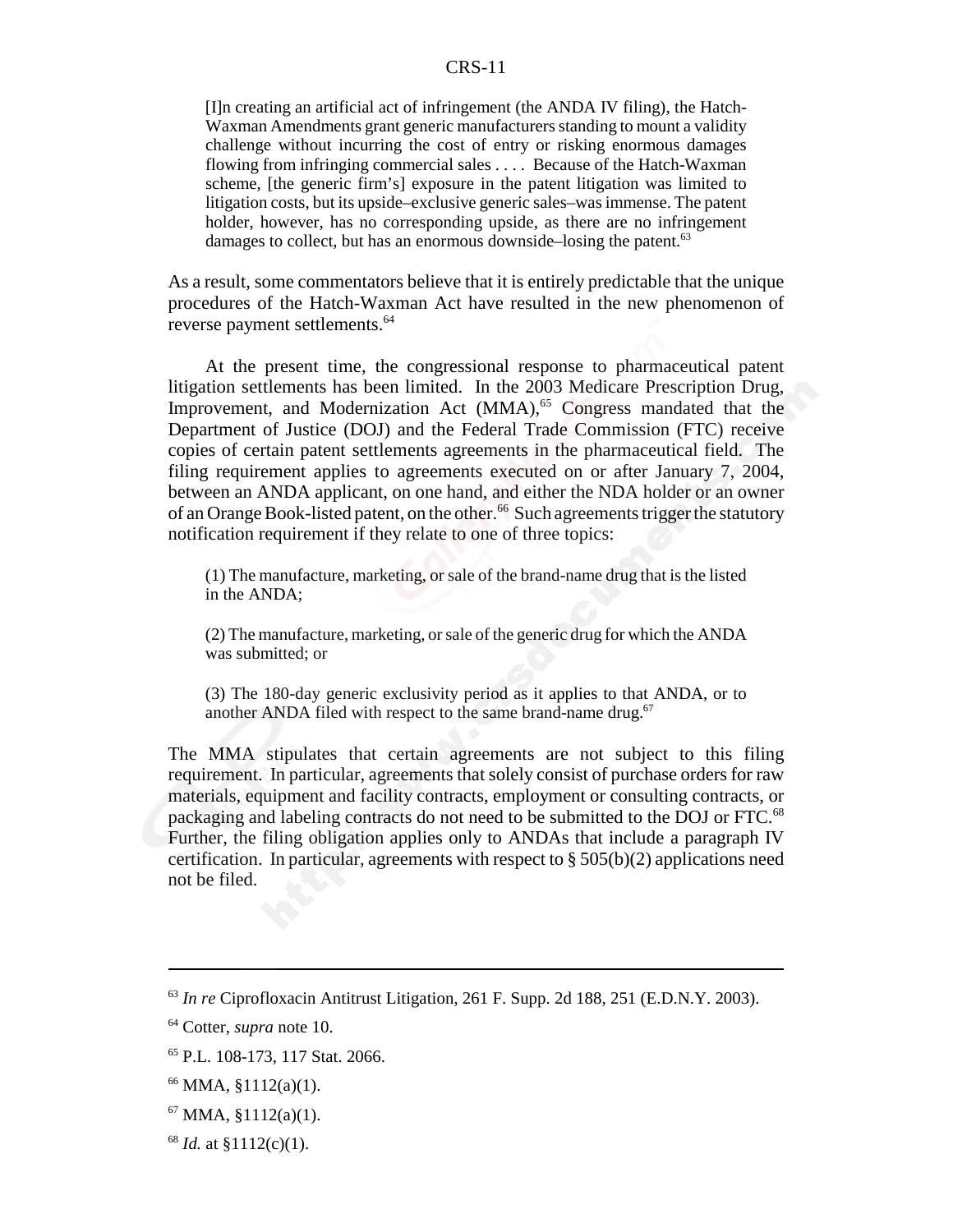Although the MMA imposed a filing obligation upon certain patent settlements between pharmaceutical firms, that legislation did not set substantive standards as to the validity of these agreements. $69$  Both prior and subsequent to congressional enactment of the MMA, however, various government and private actors asserted that certain reverse payment settlements violated the antitrust laws. In order to resolve these claims, different courts applied general principles of antitrust law. Facing different factual patterns, the courts ultimately reached varying results.<sup>70</sup> After introducing the basic concepts of antitrust law, this report next reviews several of the more notable judicial opinions analyzing reverse payment settlements.

## **Antitrust Implications of Reverse Payment Settlements**

The primary legal mechanism for addressing conduct alleged to be anticompetitive–including reverse payment settlements–consists of the antitrust laws. The antitrust laws are comprised of the Sherman Act, the Clayton Act, the Federal Trade Commission Act, and other federal and state statutes that prohibit certain kinds of anticompetitive economic conduct. Although a complete review of the antitrust laws exceeds the scope of this report, other sources provide more information for the interested reader. $71$ 

Section 1 of the Sherman Act declares "[e]very contract, combination in the form of trust or otherwise, or conspiracy, in restraint of trade . . . to be illegal." The courts have long interpreted this language as applying only to *unreasonable* restraints of trade. The determination of whether particular conduct amounts to an unreasonable restraint of trade is commonly conducted under the "rule of reason." Under this approach, "the finder of fact must decide whether the questioned practice imposes an unreasonable restraint on competition, taking into account a variety of factors, including specific information about the relevant business, its condition before and after the restraint was imposed, and the restraint's history, nature, and effect."<sup>72</sup> The rule of reason essentially calls upon courts to reach a judgment of reasonableness by balancing the anticompetitive consequences of a challenged practice against its business justifications and potentially procompetitive impact.

Other sorts of restraints are deemed unlawful *per se*. *Per se* illegality is appropriate "[o]nce experience with a particular kind of restraint enables the Court

<sup>69</sup> *See* Thomas, *supra* note 12, at 571.

<sup>70</sup> *See* M. Elaine Johnston, *et al.*, "Antitrust Aspects of Settling Intellectual Property Litigation," 867 *Practising Law Institute/Patent* (June 2006), 159.

<sup>71</sup> *See* CRS Report RL31026, *General Overview of United States Antitrust Law*, by Janice E. Rubin.

<sup>72</sup> *Id.* at 906 (quoting Arizona v. Maricopa City Medical Soc., 457 U.S. 332, 343 n.13 (1982)).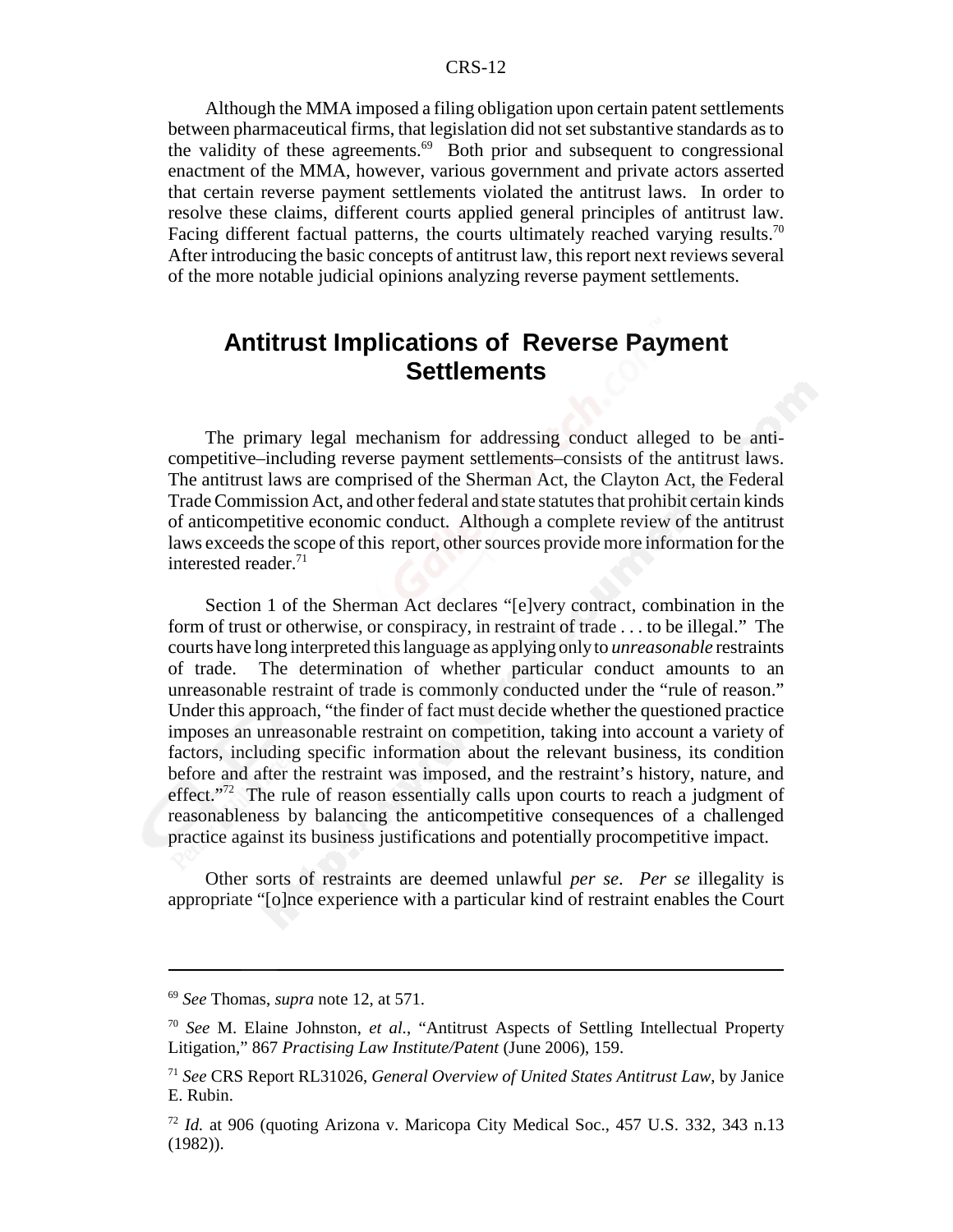to predict with confidence that the rule of reason will condemn it."73 The Supreme Court has explained that "there are certain agreements or practices which because of their pernicious effect on competition and lack of any redeeming virtue are conclusively presumed to be unreasonable and therefore illegal without elaborate inquiry as to the precise harm they have caused or the business excuse for their use."74 Among the practices that have been judged *per se* violations include price fixing, group boycotts, and market division.<sup>75</sup>

As this report will review, the courts have differed in their approaches to reverse payment settlements in pharmaceutical patent litigation. The Court of Appeals for the Sixth Circuit has held that one reverse payment settlement constituted a *per se* violation of the antitrust laws. The Courts of Appeals for the Second and Eleventh Circuits have declined *per se* treatment to reverse payment settlements, employing a more permissive mode of analysis based upon the traditional rule of reason approach.76 This report next reviews the facts and holdings of significant judgments addressing the antitrust implications of reverse payment settlements.

### **Sixth Circuit**

In *In re Cardizem CD Antitrust Litigation*, 77 the Court of Appeals for the Sixth Circuit held that a reverse payment settlement agreement between Hoescht Marion Roussel Inc. (HMR) and Andrx Pharmaceuticals was *per se* invalid under the antitrust laws. HMR marketed the prescription drug CARDIZEM CD® and owned several patents pertaining to that product. Andrx was the first generic firm to file a paragraph IV ANDA pertaining to CARDIZEM CD®. HMR subsequently sued Andrx for patent infringement as provided by the Hatch-Waxman Act.

Shortly after the FDA tentatively approved Andrx's ANDA, HMR and Andrx agreed to an interim settlement. Under the terms of that deal, Andrx agreed to refrain from marketing a generic version of CARDIZEM CD® until one of three events occurred: namely, that Andrx obtained a final, unappealable judgment in its favor with respect to its patent claims; that HMR licensed Andrx to market a generic version of CARDIZEM CD®; or that HMR licensed a third party to do so. Andrx further agreed to continue pursuing its ANDA at the FDA and not to relinquish or

<sup>73</sup> *Id.*

<sup>74</sup> Northern Pacific Railroad Co. v. United States, 356 U.S. 1, 5 (1957).

<sup>75</sup> Rubin, *supra* note 71.

<sup>76</sup> *See generally* Larissa Burford, "*In re Cardizem* & *Valley Drug Co.*: The Hatch-Waxman Act, Anticompetitive Actions, and Regulatory Reform," 19 *Berkeley Technology Law Journal* (2004), 365; Richard D. Chaves Mosier & Steven W. Ritcheson, "*In re Cardizem* and *Valley Drug*: A View from the Faultline Between Patent and Antitrust in Pharmaceutical Settlements," 20 *Santa Clara Computer & High Technology Law Journal* (2004), 497.

 $77$  332 F.3d 896 (6th Cir. 2003).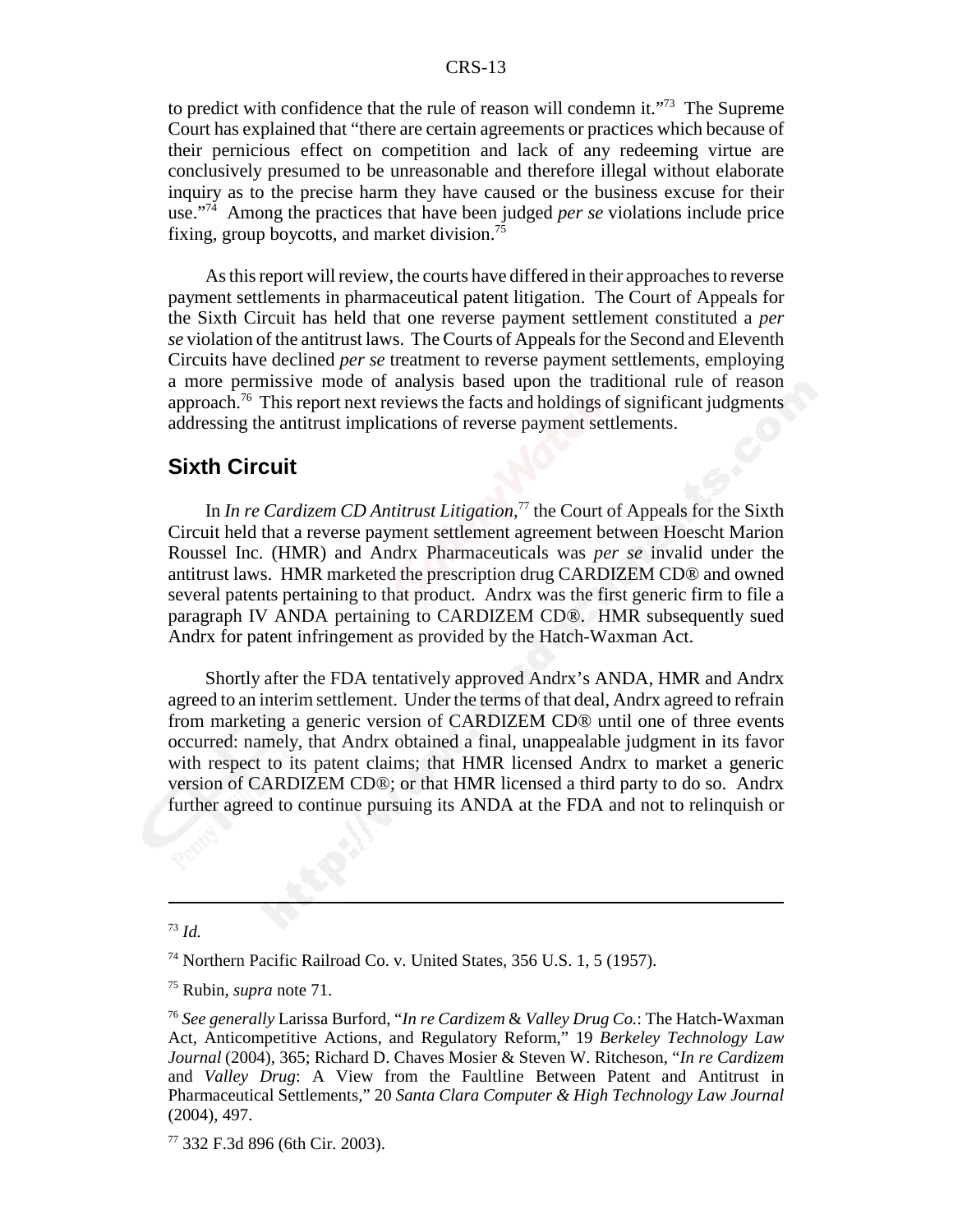transfer its 180-day period of generic marketing exclusivity. In exchange, HMR paid Andrx \$10 million per quarter.<sup>78</sup>

Various purchasers of CARDIZEM CD® subsequently brought suit against HMR and Andrx, alleging several violations of state and federal antitrust laws. The District Court for the Eastern District of Michigan subsequently concluded that the HMR-Andrx agreement constituted a horizontal market allocation agreement that was *per se* illegal under the antitrust laws.<sup>79</sup> Following an appeal, the Court of Appeals for the Sixth Circuit affirmed.

The court of appeals characterized the deal as one in which HMR and Andrx agreed to eliminate competition in the CARDIZEM CD® market. Because Andrx was entitled to the 180-day generic exclusivity, and because its agreement occurred prior to the 2003 amendments to the Hatch-Waxman Act,<sup>80</sup> Andrx was able to "park" its generic exclusivity and prevent all other generic firms from marketing. The Sixth Circuit reasoned that the HMR-Andrx agreement was appropriately classified as a socalled horizontal agreement; that is to say, a restraint of trade involving businesses at the same level of competition. Such agreements had long been classified as antitrust violation *per se*, the court explained.<sup>81</sup>

In reaching this conclusion, the Sixth Circuit explicitly rejected several arguments offered by HMR and Andrx. The defendants asserted that because the courts did not have extensive experience with reverse payment settlements, they lacked a sufficient basis for declaring them *per se* illegal. The Sixth Circuit instead noted that "[w]hatever may be its peculiar problems and characteristics, the Sherman Act, so far as price-fixing agreements are concerned, establishes one uniform rule applicable to all industries alike."82 Judge Oberdorfer further stated that "it is one thing to take advantage of a monopoly that naturally arises from a patent, but another thing altogether to bolster the patent's effectiveness in inhibiting competitors by paying the only potential competitor \$40 million per year to stay out of the market."<sup>83</sup>

The first court of appeals to address reverse payment settlements, the Sixth Circuit is thus far the only appellate court to apply a rule of illegality *per se* to reverse payment settlements. Subsequent courts, facing somewhat different factual circumstances, gave these settlements less strict antitrust oversight by applying an analysis that more closely resembled the traditional rule of reason approach. This report next reviews these developments, which arose from judicial opinions issued by the Eleventh and Second Circuits.

<sup>78</sup> *Id.* at 901-03.

<sup>79 105</sup> F. Supp. 2d 682, 699 (E.D. Mich. 2000).

<sup>80</sup> *See supra* notes 48-49 and accompanying text.

<sup>81 105</sup> F. Supp. 2d at 907.

 $82$  *Id.* at 908 (quoting United States v. Socony-Vacuum Oil Co., 310 U.S. 150, 222 (1940)).

<sup>83</sup> *Id.*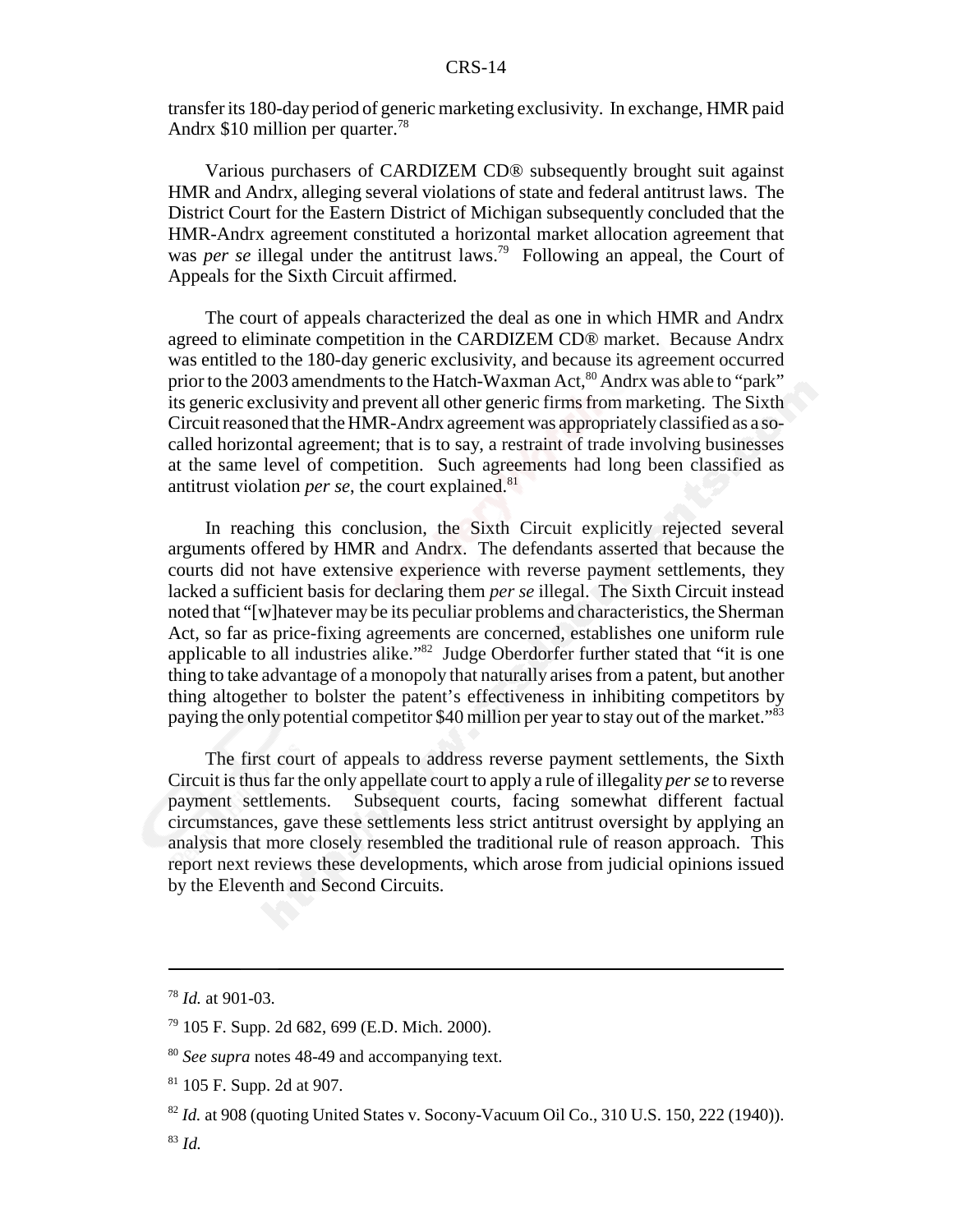### **Eleventh Circuit**

In *Valley Drug Co. v. Geneva Pharmaceuticals, Inc.*,<sup>84</sup> the U.S. Court of Appeals for the Eleventh Circuit declined to employ the *per se* rule employed by the Sixth Circuit. Instead, the Eleventh Circuit adopted a more permissive method of analysis that resembles the traditional rule of reason. The *Valley Drug* case involved an arrangement Abbott Laboratories had reached with two different generic firms, Zenith Goldline Pharmaceuticals and Geneva Pharmaceuticals. Abbott was the NDA holder of the drug HYTRIN®, prescribed for treatment of hypertension and enlarged prostate. Abbott also owned several patents pertaining to HYTRIN®, including U.S. Patent No. 5,504,207 (the '207 patent). Zenith and Geneva each filed paragraph IV ANDAs with respect to HYTRIN®, resulting in patent infringement litigation.<sup>85</sup>

Abbott subsequently negotiated separate settlement agreements with Zenith and Geneva. In both agreements, the generic firm promised not to sell any pharmaceutical product containing terazosin hydrochloride, the active ingredient in HYTRIN®, until a relevant Abbott patent expired or was held invalid, or someone else introduced a generic version of this drug. Each generic firm also promised not to transfer or sell its rights to a 180-day exclusivity under the Hatch-Waxman Act. In return, Abbott promised to pay each generic firm a significant sum of money each month, subject to a number of termination events, including introduction of a generic version of HYTRIN® by a third party.<sup>86</sup>

At trial, the district court held that the two settlement agreements constituted a horizontal market allocation that was *per se* illegal under the Sherman Act. According to the district court, the generic houses were poised to market a generic version of HYTRIN®, but simply agreed not to enter the market due to their deal with Abbott.<sup>87</sup>

Following an appeal, the Eleventh Circuit reversed the district court's opinion and remanded for further proceedings. In reaching this result, the court of appeals held that the standard of *per se* illegality was "premature" and inappropriate.<sup>88</sup> According to Judge Anderson, the district court had not appropriately factored the existence of the '207 patent into the analysis. The court of appeals explained that:

[A] patentee's allocation of territories is not always the kind of territorial market allocation that triggers antitrust liability, and that is so because the patent gives its owner a lawful exclusionary right. In characterizing the Agreements as territorial market allocations agreements, the district court did not consider that the '207 patent gave Abbott the right to exclude others from making, using, or selling anhydrous terazosin hydrochloride until October of 2014, when it is due to expire. To the extent that Zenith and Geneva agreed to market admittedly

- <sup>86</sup> *Id.* at 1300-01.
- <sup>87</sup> *Id.* at 1301-03.
- <sup>88</sup> *Id.* at 1304.

 $84$  344 F.3d 1294 (11<sup>th</sup> Cir. 2003).

<sup>85</sup> *Id.* at 1298-99.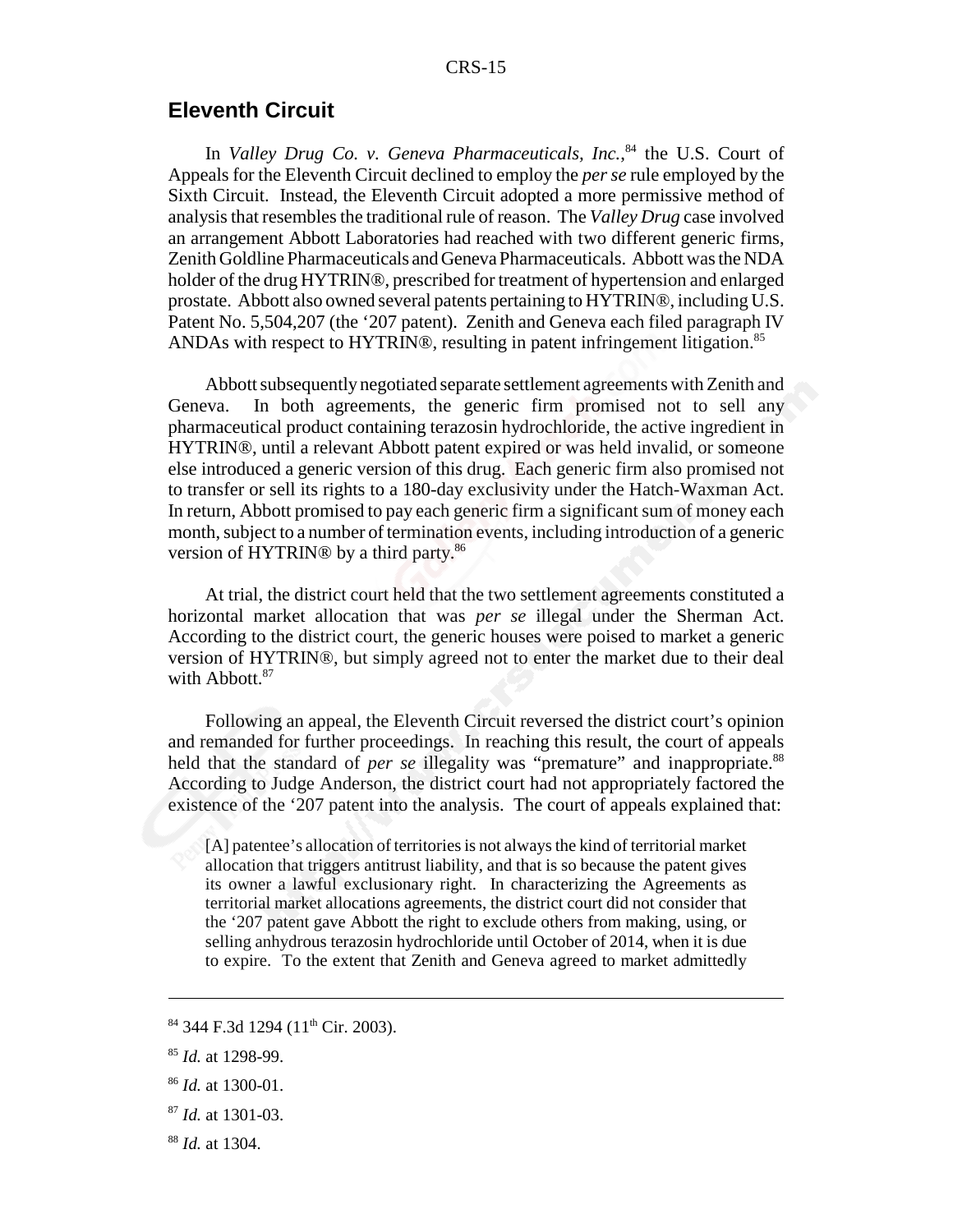infringing products before the '207 patent expired or was held invalid, the market allocation characterization is inappropriate.<sup>89</sup>

Rather, the court of appeals identified several factors that should be considered by the district court on remand, including:

- (1) the scope of the exclusionary potential of the patent;
- (2) the extent to which the agreements exceed that scope; and
- (3) the resulting anticompetitive effects. $90$

In its subsequent decision in *Schering-Plough Corp. v. FTC*,<sup>91</sup> the Eleventh Circuit confirmed the approach taken in *Valley Drug*. This case concerned the Schering-Plough Corp. (Schering) drug K-DUR 20®, which is used to treat or prevent low potassium levels in the blood. Although the drug's active ingredient, potassium chloride, lies in the public domain, Schering's U.S. Patent 4,863,743 claims an extended-release coating used in K-DUR 20®. The '743 patent expired on September 5, 2006.<sup>92</sup> When two generic firms, Upsher-Smith Laboratories (Upsher) and ESI Lederle Inc. (ESI), filed paragraph IV ANDAs, Schering promptly brought suit for patent infringement.

Schering subsequently resolved its differences with Upsher and ESI via two separate agreements. During its negotiations with Upsher, Schering refused to pay Upsher merely to "stay off the market."<sup>93</sup> Schering did agree to license five of Upsher's products, however. In addition, Upsher promised not to market a generic version of K-DUR 20 $\textcircled{v}$  prior to September 1, 2001.<sup>94</sup> In exchange, Schering promised to pay Upsher a \$60 million up-front royalty, along with \$10 million in milestone royalty payments and royalties of 10% or 15% on sales.<sup>95</sup>

Under the ESI settlement, Schering agreed to allow ESI to market a generic version of K-DUR 20® on January 1, 2004. Schering also agreed to pay \$5 million to cover ESI's legal fees, as well as \$10 million if ESI received FDA approval to market its generic product by a certain date. Finally, Schering obtained the right to license two generic products from ESI for \$15 million.<sup>96</sup>

- <sup>90</sup> *Id.* at 1312.
- 91 402 F.3d 1056 (11th Cir. 2005).
- <sup>92</sup> *Id.* at 1057.
- <sup>93</sup> *Id.* at 1059.
- <sup>94</sup> *Id.*
- <sup>95</sup> *Id.* at 1060.
- <sup>96</sup> *Id.* at 1060-61.

<sup>89</sup> *Id.* at 1305.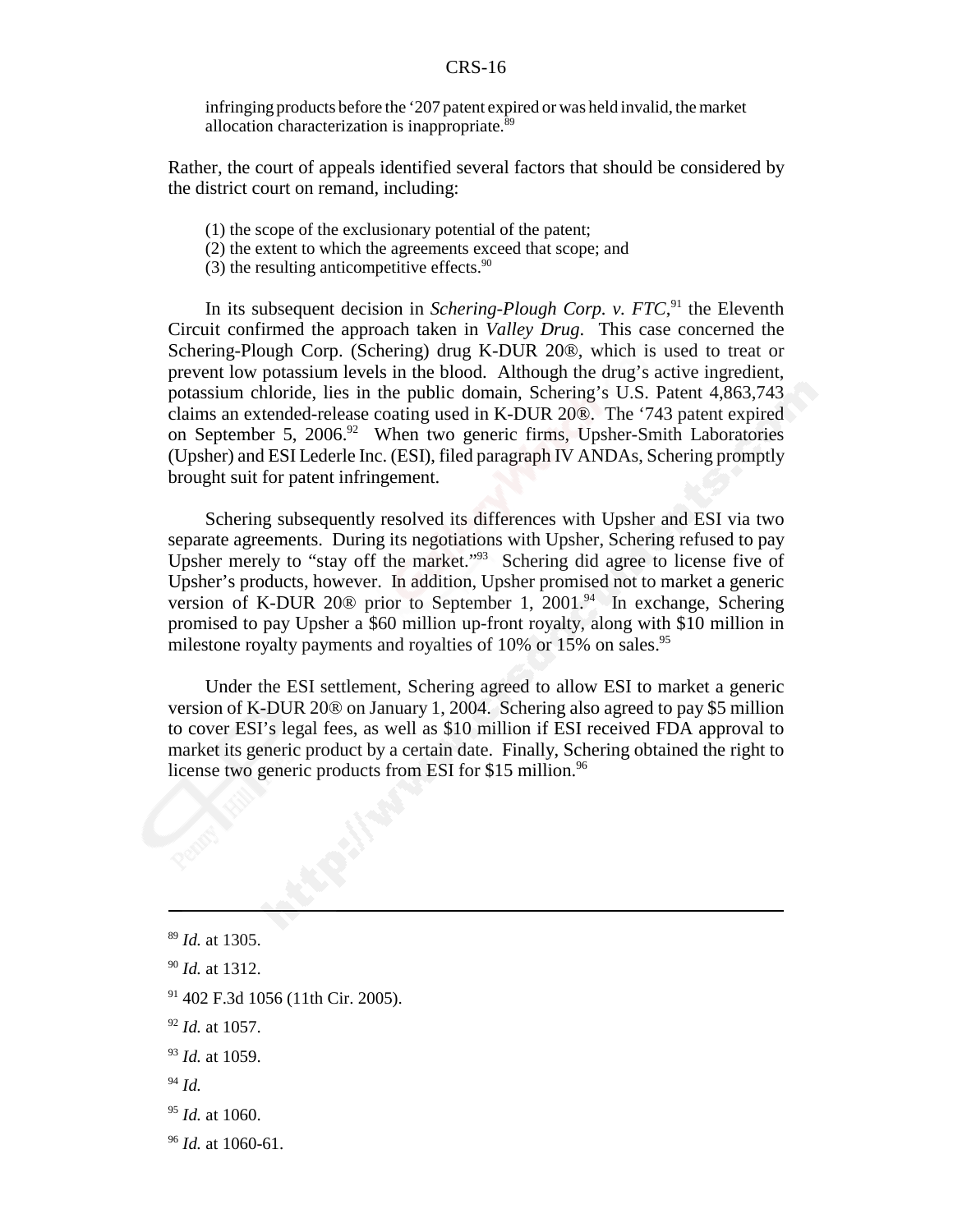Following a complaint by FTC counsel, the FTC Commission held that these arrangements were anticompetitive under the rule of reason.<sup>97</sup> Schering and Usher appealed the Commission's decision to the Eleventh Circuit, which reversed. Confirming its analysis under the contours laid out in *Valley Drug*, the Eleventh Circuit first observed that the '743 patent enjoyed a statutory presumption of validity.<sup>98</sup> Further, under the terms of their agreements with Schering, Upsher was able to market a generic product a full five years before the '743 patent's expiration, while ESI could market two years in advance.<sup>99</sup>

The Eleventh Circuit next concluded that the licenses granted to Schering constituted adequate consideration for the payments made by Schering, rather than amounting to thinly disguised payoffs to delay the introduction of generic competition. According to Judge Fay, Schering had long been interested in licensing those products. As a result, the Schering-Upsher and Schering-ESI agreements were legitimate settlements within the scope of the '743 patent's exclusionary power.<sup>100</sup>

Finally, the court of appeals compared the scope of the '743 patent with that of the Schering-Upsher and Schering-ESI agreements. Judge Fay concluded that they were commensurate, with each specifically addressing controlled release microencapsulated potassium chloride tablets. As a result the agreements could not be said to be overly broad, nor did they delay the entry of other generic products.<sup>101</sup> As a result, the decision of the FTC was reversed.<sup>102</sup>

#### **Second Circuit**

The issue of reverse payment settlements came before the Second Circuit in *In re Tamoxifen Citrate Antitrust Litigation*. 103 This judicial opinion resulted from extremely complex factual and legal circumstances. Zeneca was the owner of patent covering tamoxifen, the most widely prescribed drug for the treatment of breast cancer. A generic firm, Barr Laboratories, filed an ANDA that it subsequently amended to include a paragraph IV certification. Zeneca responded by filing a charge of patent infringement in keeping with the procedures of the Hatch-Waxman Act. In an opinion issued in 1992, the district court held that the tamoxifen patent was invalid and unenforceable<sup>104</sup>

<sup>97</sup> *In re* Schering-Plough Corp., Docket No. 9297 (Dec. 8, 2003) (available at 2003 WL 22989651).

<sup>&</sup>lt;sup>98</sup> 402 F.3d at 1068.

 $99$  402 F.3d at 1067-68.

<sup>100</sup> *Id.* at 1068-72.

<sup>101</sup> *Id.* at 1073.

<sup>102</sup> *Id.*

<sup>103 429</sup> F.3d 370 (2d Cir. 2005).

<sup>104</sup> *See Imperial Chem. Indus., PLC v. Barr Labs., Inc.*, 795 F. Supp. 619 (S.D.N.Y. 1992).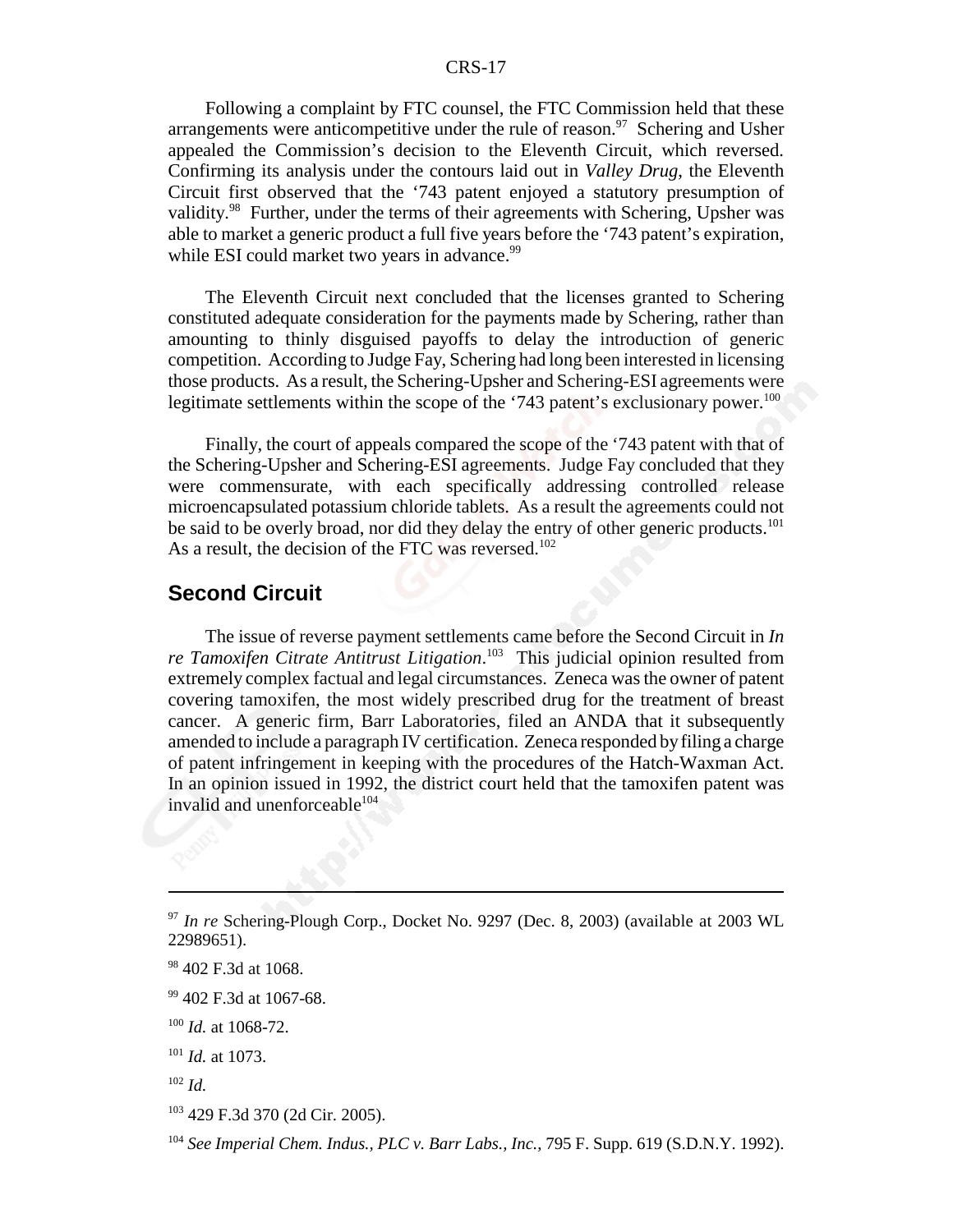Zeneca appealed the district court's judgment. While the appeal was pending, Zeneca and Barr entered into a confidential settlement agreement. As part of that deal, Barr agreed to amend its ANDA to include a paragraph III certification and further agreed not to sell its own generic version of tamoxifen until the patent's expiration in 2002. In exchange, Zeneca agreed to pay Barr \$21 million and to provide Barr with a non-exclusive license to sell an "authorized generic" version of tamoxifen–that is to say, an Zeneca-manufactured tamoxifen under Barr's label.<sup>105</sup> The parties further agreed that if the tamoxifen patent were declared invalid or unenforceable, then Barr could revert to its paragraph IV certification.<sup>106</sup>

Pursuant to the settlement, and consistent with governing law at that time, the court of appeal remanded the case to the district court, which then vacated its judgment of invalidity and uneforceability.<sup>107</sup> Following the settlement between Zeneca and Barr, three other generic firms–Novopharm Ltd., Mylan Pharmaceutical, Inc., and Pharmachemie B.V.–filed tamoxifen ANDAs with paragraph IV certifications.108 Zeneca once more filed charges of patent infringement against each of these firms as allowed by the Hatch-Waxman Act. In each of these three cases, the court refused to rely upon the vacated 1992 judgment to hold that Zeneca's tamoxifen patent was invalid. Further, the courts hearing the Noveopharm and Pharmachemie cases upheld the validity of Zeneca's tamoxifen patent.<sup>109</sup> The Mylan case ended with a consent order that FDA approval of the generic application would not become effective prior to the expiration of the tamoxifen patent.<sup>110</sup>

While those three cases were pending, the FDA granted tentative approval for Pharmachemie to market a generic version of tamoxifen. However, Barr petitioned the FDA to recognize that Barr was entitled to 180 days of generic marketing exclusivity<sup>111</sup> as the first paragraph IV ANDA applicant. The effective result was that the FDA prevented the marketing of other generic versions of tamoxifen until either the Zeneca patent expired, or 180 days elapsed from the date that Barr sold its own generic version of tamoxifen. Of course, because Barr was already distributing

<sup>105 429</sup> F.3d at 377. For further discussion of authorized generics, see CRS Report RL33605, *Authorized Generic Pharmaceuticals: Effects on Innovation*, by John R. Thomas.

<sup>106 429</sup> F.3d at 378.

<sup>107</sup> Subsequent to that decision, the Supreme Court held in *U.S. Bancorp Mortgage Co. v. Bonner Mall Parternership*, 513 U.S. 18 (1994), that mootness by reason of settlement does not justify vacatur of a federal civil judgment. *See U.S. Philips Corp. v. Sears Roebuck & Co.*, 55 F.3d 592, 598 (Fed. Cir. 1995). The Supreme Court's ruling did not have retroactive effect, however, and as a result the tamoxifen patent remained extant.

<sup>108 429</sup> F.3d at 378-79.

<sup>109</sup> *See Zeneca Ltd. v. Novopharm Ltd.*, 111 F.3d 144 (Fed. Cir. 1997); *Zeneca Ltd. v. Pharmachemie B.V.*, 2000 WL 34335805 (D. Mass. Sept. 11, 2000).

<sup>110</sup> *Zeneca UK Ltd. v. Mylan Pharms., Inc.*, No. 00-2239 (W.D. Pa. 2000).

<sup>&</sup>lt;sup>111</sup> *See supra* notes 46-47 and accompanying text.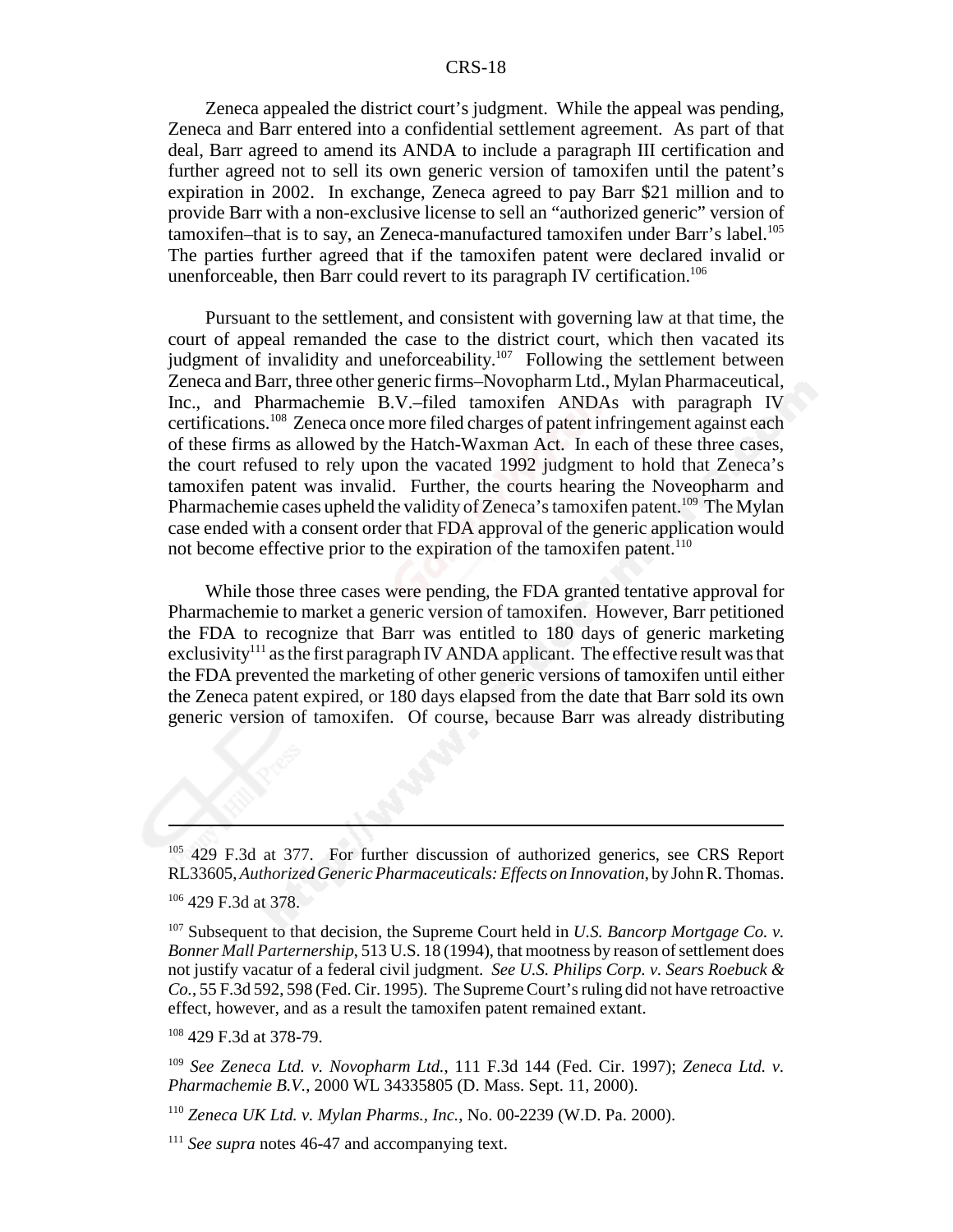Zeneca's "authorized generic," Barr apparently had little incentive to launch its own generic product.<sup>112</sup>

Consumers and consumer groups subsequently filed numerous lawsuits challenging the settlement between Zeneca and Barr on antitrust grounds. The trial court rejected these claims, however, and on appeal the Second Circuit affirmed.<sup>113</sup> The Second Circuit began by observing that although a tension existed between antitrust law and patent law, the courts have long favored settlements of litigation. The court of appeals saw the law as well-settled that "'where there are legitimately conflicting [patent] claims . . ., a settlement by agreement, rather than litigation, is not precluded by the [Sherman] Act,' although such a settlement may ultimately have an adverse effect on competition."114

In view of longstanding policies favoring the settlement of litigation, the court of appeals concluded that "without alleging something more than the fact that Zeneca settled after it lost to Barr in the district court that would tend to establish that the Settlement Agreement was unlawful, the assertion that there was a bar–antitrust or otherwise–to the defendants' settling the litigation at the time that they did is unpersuasive."115 The Second Circuit largely based its conclusion upon the fact that the outcome of patent litigation was unpredictable. That the 1992 judgment had found the tamoxifen patent invalid was, by itself, not of great moment: "That Zeneca had sufficient confidence in its patent to proceed to trial rather than find some means to settle the case first should hardly weigh against it."116 While holding that the reasonableness of the settlement must be judged at the time the agreement was concluded,<sup>117</sup> the court of appeals further observed that federal district courts in the later lawsuits disagreed with the 1992 judgment and upheld the tamoxifen patent.<sup>118</sup>

The Second Circuit next declined to condemn the existence of reverse payments in a pharmaceutical patent settlement as an antitrust violation *per se*. Agreeing with the analysis of the Eleventh Circuit in the *Schering-Plough* case that the Hatch-Waxman changed the relative risk profiles of the patent holder and accused infringer, the court of appeals found "no sound basis for categorically condemning reverse payments employed to lift the uncertainty surrounding the validity and scope of the holder's patent."<sup>119</sup>

The court of appeals further disagreed with the plaintiffs' contention that the Zeneca-Barr settlement was unlawful because "[t]he value of the consideration

- <sup>118</sup> *Id.*
- <sup>119</sup> *Id.* at 391.

<sup>112 429</sup> F.3d at 379-80.

<sup>113</sup> *In re Tamoxifen Citrate Antitrust Litigation*, 277 F.Supp.2d 121(E.D.N.Y. 2003).

<sup>114</sup> *Id.* at 386 (quoting *Standard Oil Co. v. United States*, 283 U.S. 163, 171 (1931)).

<sup>115</sup> *Id.* at 389.

<sup>116</sup> *Id.* at 389.

<sup>117</sup> *Id.* at 388.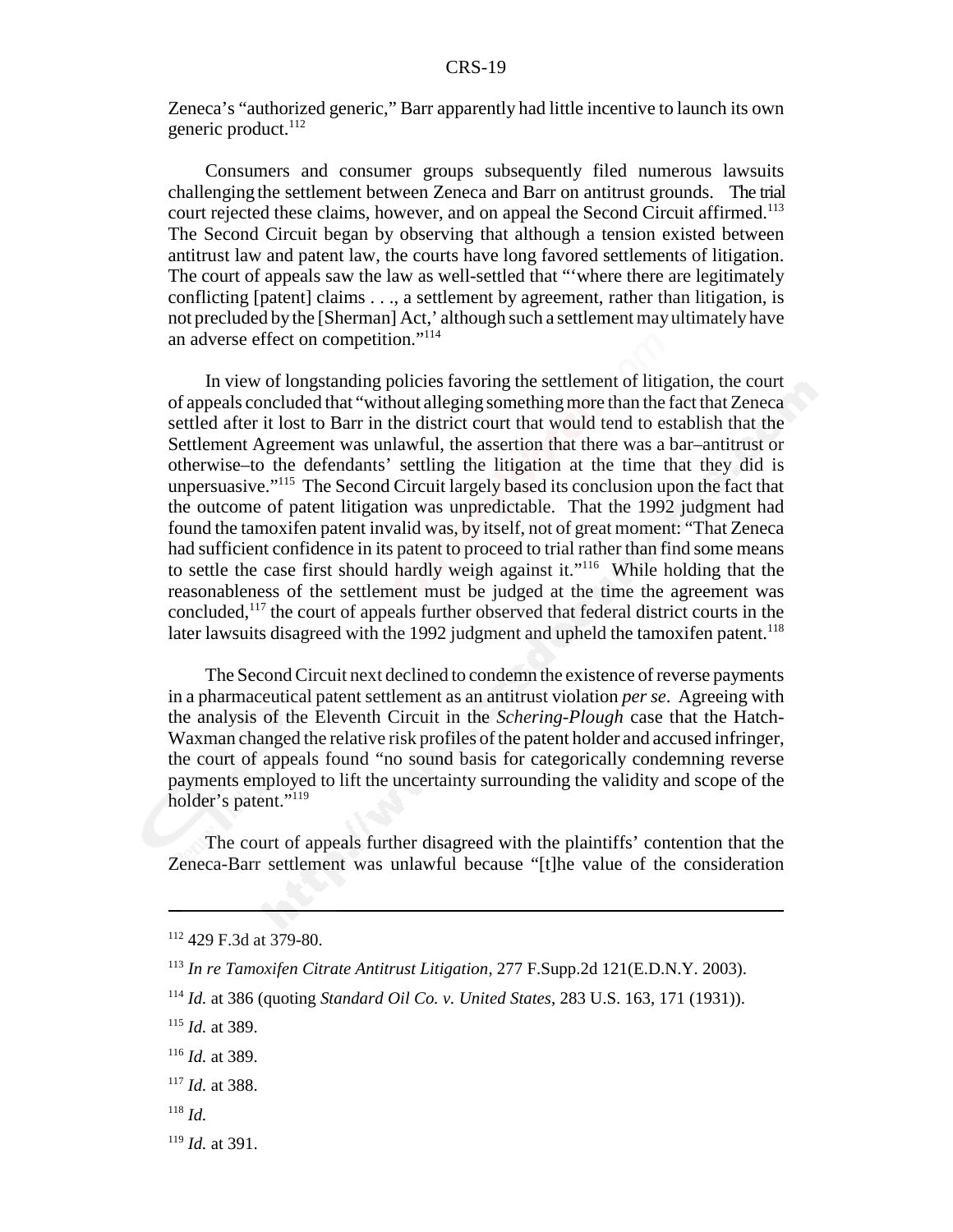provided to keep Barr's product off the market . . . greatly exceeded the value Barr could have realized by successfully defending its trial victory on appeal and entering the market with its own competitive generic product."<sup>120</sup> To the contrary, the Second Circuit reasoned, it may well make economic sense for the patent proprietor to pay its generic rival more than its expected earnings. The reason, of course, is that the total profits of the patent holder and generic firm in a competitive market would be less than the supracompetitive profits earned by the patentee alone, and that the patent proprietor might find it sensible to pay a portion of that difference to the generic firm. The Second Circuit further held that "so long as the patent litigation is neither a sham nor otherwise baseless, the patent holder is seeking to arrive at a settlement in order to protect that to which it is presumptively entitled: a lawful monopoly over the manufacture and distribution of the patented product."<sup>121</sup>

The Second Circuit's analysis continued with a review of the terms of the Zeneca-Barr settlement agreement. Citing *Schering-Plough*, the court of appeals framed the question as "whether the 'exclusionary effects of the agreement' exceed the 'scope of the patent's protection.'"122 The court of appeals characterized the tamoxifen patent as a compound patent, rather than one directed towards a more limited formulation. As a result, although the settlement precluded Barr from manufacturing any generic form of tamoxifen, so too did Zeneca's compound patent. The settlement agreement therefore did not restrain the marketing of non-infringing products, the court reasoned.<sup>123</sup>

The Second Circuit further explained that the Zeneca-Barr settlement also allowed Barr to introduce a authorized generic market into the tamoxifen market. Although the price difference between the Zeneca and Barr products was modest, this consumer benefit nonetheless occurred almost nine years before Zeneca's patent was due to expire. As a result, the settlement agreement produced more competition than would have occurred had the parties not settled and Zeneca had prevailed on appeal.<sup>124</sup> As a result, the Second Circuit affirmed the trial court's conclusion that the Zeneca-Barr settlement did not violate the antitrust laws.

## **Issues and Observations**

In the absence of explicit congressional guidance, the federal courts have applied general principles of antitrust law to reach varying results with respect to pharmaceutical patent litigation settlements. It is significant that the different cases considered by these courts have each involved their own, distinct set of facts. Nonetheless, the difference between the *per se* rule on one hand, and alternative

<sup>120</sup> *Id.* at 391-92.

<sup>121</sup> *Id.* at 392.

<sup>122</sup> *Id.* at 397 (quoting *Schering-Plough*, 402 F.3d at 1076).

<sup>123</sup> *Id.* at 398.

<sup>124</sup> *Id.* at 399-400.